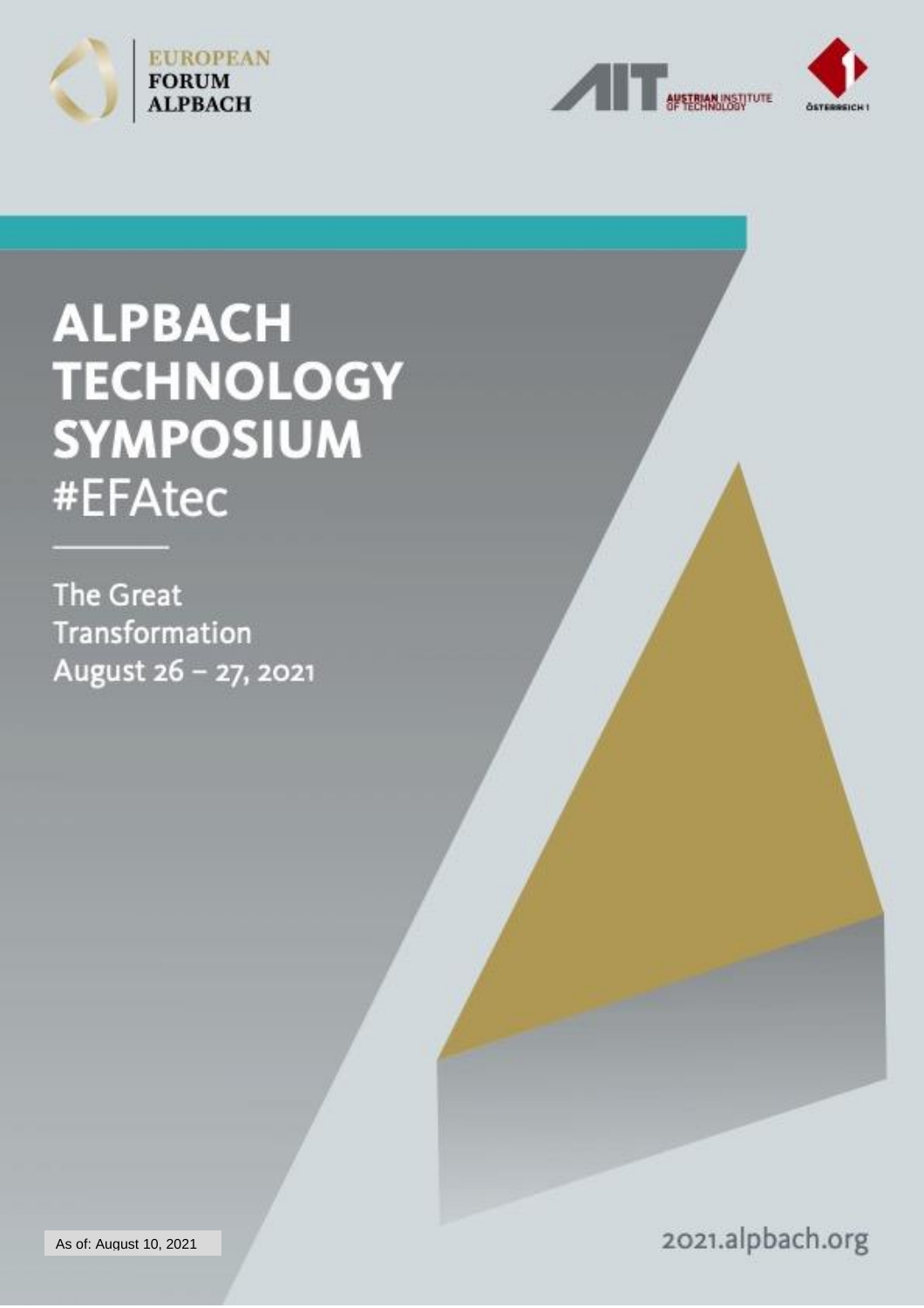# **EUROPEAN FORUM ALPBACH 2021 TECHNOLOGY SYMPOSIUM**

**The Great Transformation**

August 26 to 27, 2021, Alpbach/Tyrol

## **Preliminary programme**

Organizers: AIT Austrian Institute of Technology GmbH Austrian Broadcasting Corporation – Programme Radio 1

Strategic partners: Austrian Federal Ministry for Climate Action, Environment, Energy, Mobility, Innovation and Technology Austrian Federal Ministry of Education, Science and Research Federation of Austrian Industries

Scientific partner: Helmholtz-Gemeinschaft Deutscher Forschungszentren

Media partner: APA

Please find updates of this programme on <https://2021.alpbach.org/>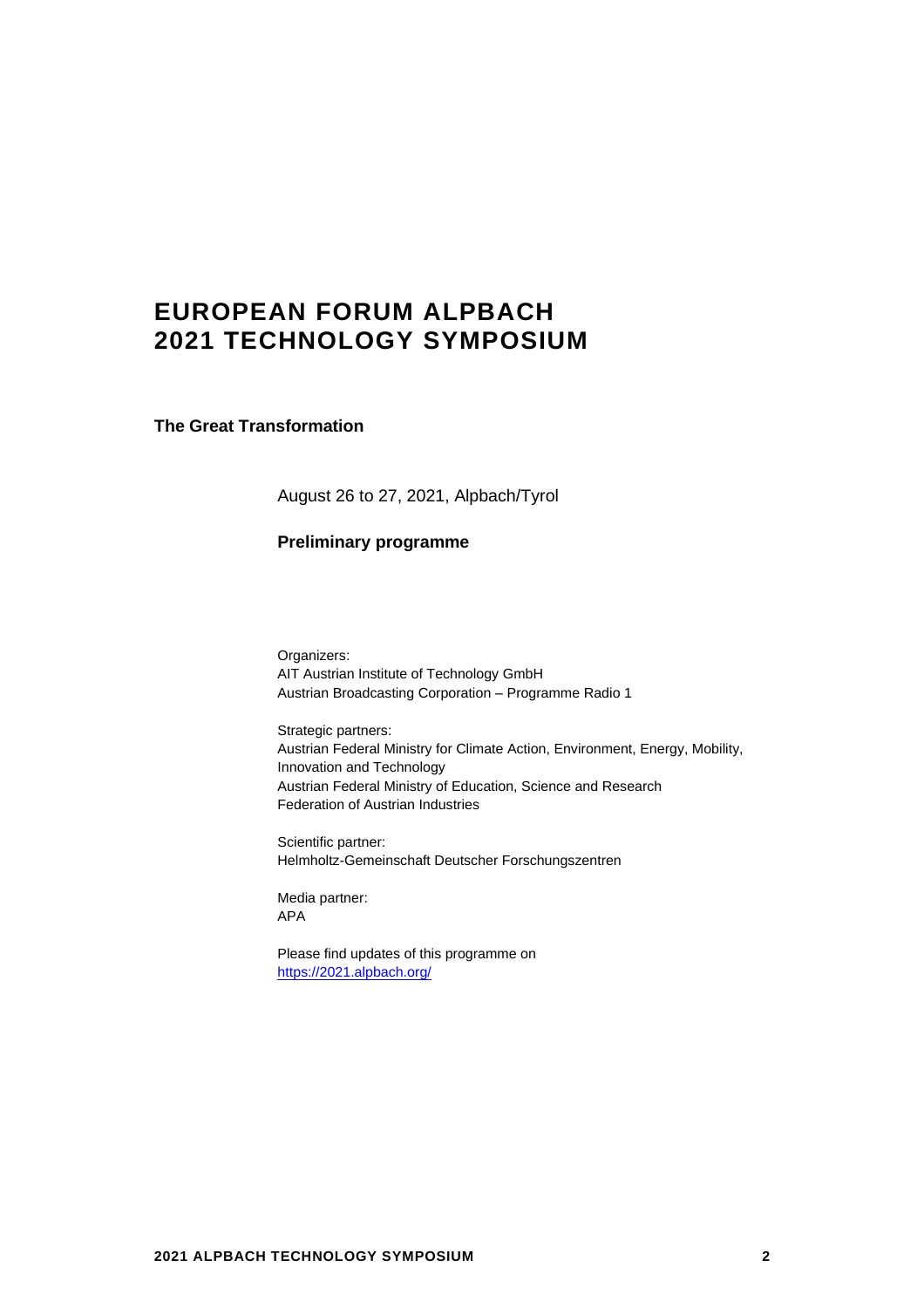Contributing partners:

Climate and Energy Fund EdTech Austria Forschung Austria ITG Innovations- und Technologietransfer Salzburg GmbH Joanneum Research Forschungsgesellschaft mbH NEFI New Energy for Industry TU Austria VFFI/Federation of Austrian Industries

Supporting partners:

Austrian Federal Ministry for Digital and Economic Affairs Austrian Patent Agency Silicon Austria Labs GmbH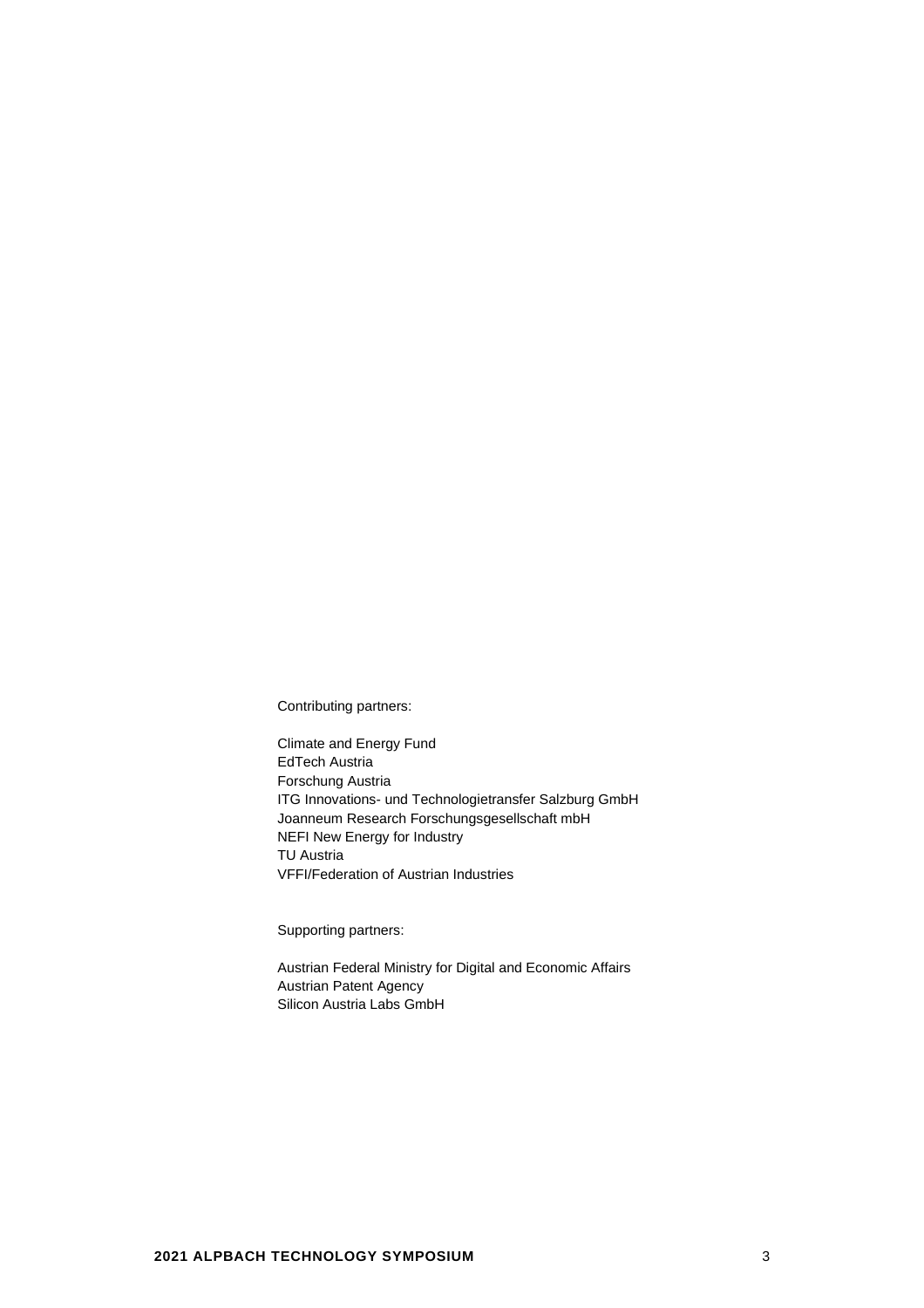# **PROGRAMME**

## **THURSDAY, AUGUST 26, 2021**

## **Presentation of plenary sessions**

Andreas Jäger Presenter and Journalist, Austrian Broadcasting Corporation, Vienna

## 9.00 **Plenary session Welcome and opening**

Andreas Treichl President, European Forum Alpbach, Vienna

Wolfgang Knoll Scientific Managing Director, AIT Austrian Institute of Technology GmbH, Vienna

## **RTI Talk**

At the opening session of the Technology Symposium, the summit of Austria's research, technology and innovation community, leading representatives from the ministries and industry will discuss how Austria can become an "Innovation Leader" in Europe and make the location fit for the future.

**Chair:** Rosa Lyon Presenter and Editor, Austrian Broadcasting Corporation, Vienna

Hannes Androsch Industrialist, Androsch International Management Consulting, Vienna

Heinz Fassmann Austrian Federal Minister of Education, Science and Research, Vienna

Leonore Gewessler Austrian Federal Minister for Climate Action, Environment, Energy, Mobility, Innovation and Technology, Vienna

Christoph Neumayer Secretary General, The Federation of Austrian Industries, Vienna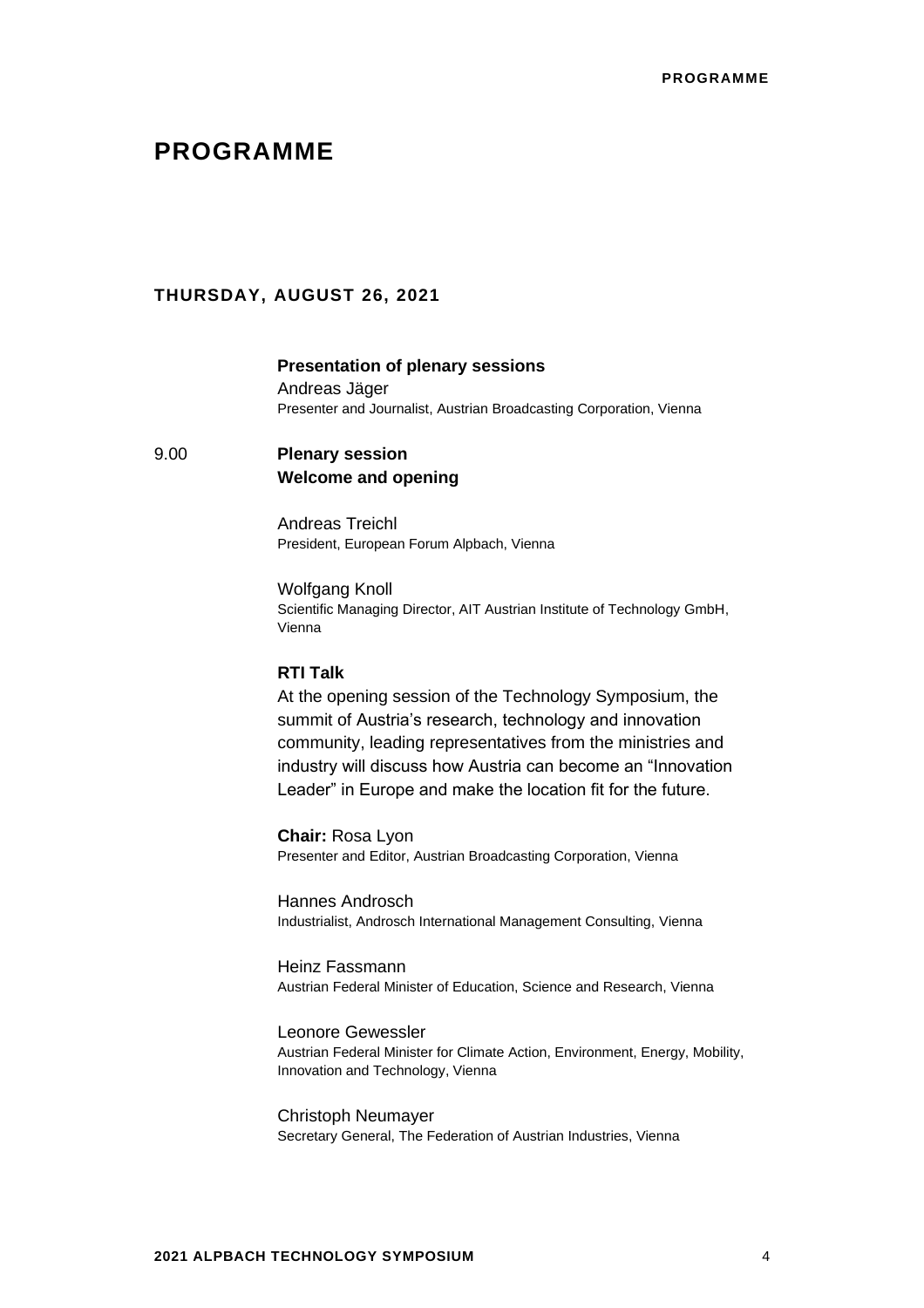#### **PROGRAMME**

Margarete Schramböck Austrian Federal Minister for Digital and Economic Affairs, Vienna

- 10.00 Workshop (Liechtenstein/Hayek Hall)
- 10.15 Coffee break plenary session
- 10.30 Breakout Session 2 (Schrödinger Hall)

## 11.00 **Plenary session**

## **The complexity of great green transformations**

Members of the young generation call for climate protection and demonstrate for their future. In this panel discussion, a representative of "Fridays for Future" will confront panelists from different sectors with these demands. The discussion will show how difficult the necessary transformation processes will be, why the green revolution is so difficult to accomplish, and where we currently stand on the way to the green transition: still at the beginning, on the right track or already too late?

## **Chair:** Stefan Thurner

President, Complexity Science Hub Vienna; Full Professor for Science of Complex Systems, Medical University of Vienna

#### Leonore Gewessler

Austrian Federal Minister for Climate Action, Environment, Energy, Mobility, Innovation and Technology, Vienna

## Helmut Haberl

Associate Professor, Institute of Social Ecology, University of Natural Resources and Life Sciences, Vienna

Katharina Rogenhofer

Spokesperson, Klimavolksbegehren; Activist, FridaysForFuture Austria, Vienna

Andreas Treichl Chairman, ERSTE Stiftung; President, European Forum Alpbach, Vienna

#### Rudolf Zrost

Chairman of the Board, Leube AG, St. Leonhard

Plenary session in cooperation with Complexity Science Hub

- 12.30 Lunch break
- 14.00 **Plenary session RTI in the post-Covid era** From research to understand the virus to the development of a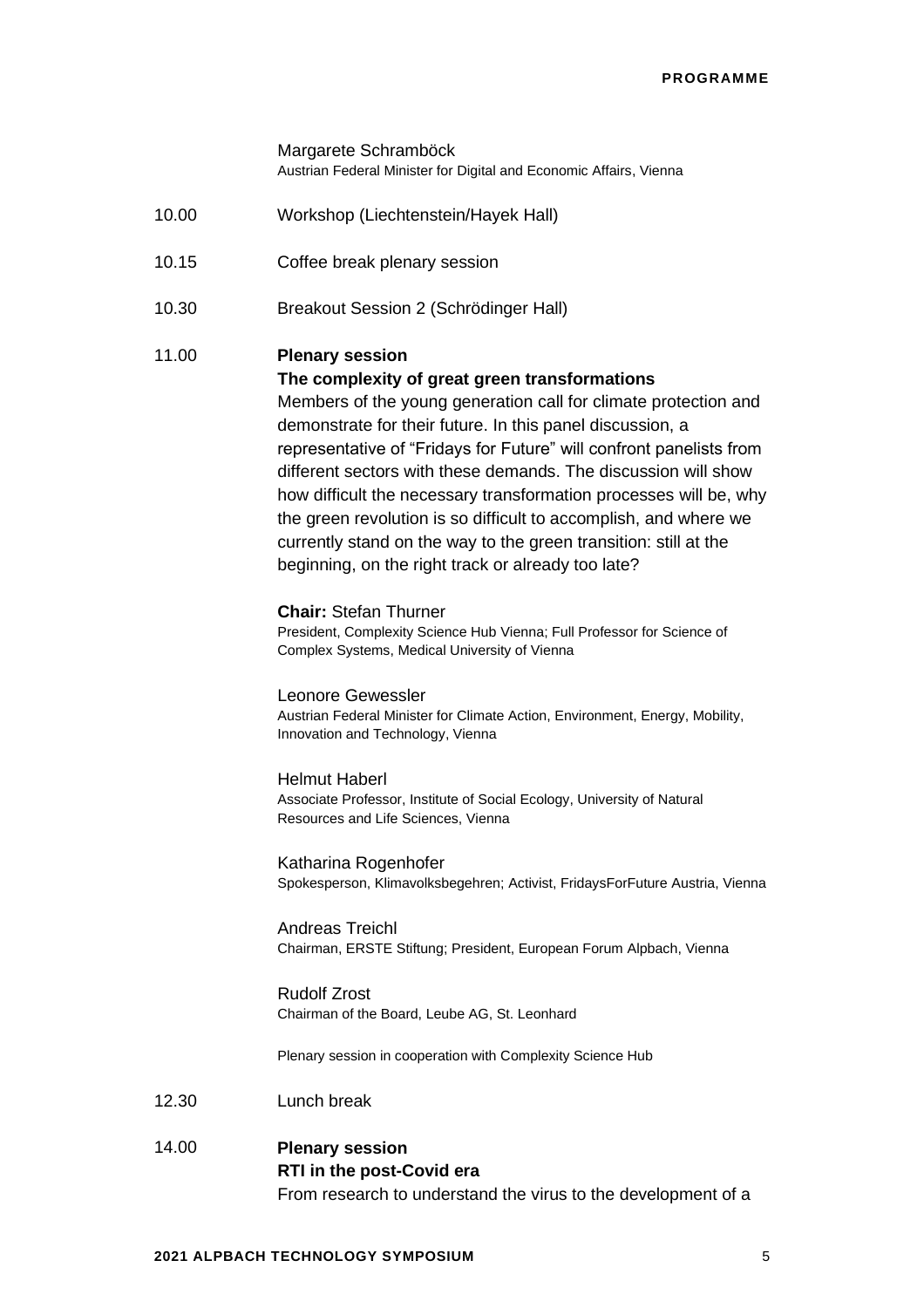vaccine at break-neck speed: This has also been made possible by free-publishing research, a willingness to take risks with new methods – and lots of public money and the interest of pharmaceutical companies. What has also changed in the pandemic is the public and political status of science. What will be the impact of this on science, research and innovation beyond Corona? Has the system changed for good?

**Chair:** Birgit Dalheimer Scientific Editor, OE1, Austrian Broadcasting Corporation, Vienna

Detlef Günther Vice-President for Research, ETH Zurich

Jürgen Mlynek Chairman, Board of Trustees, Falling Walls Foundation gGmbH, Berlin

Helga Nowotny Member, Austrian Council for Research and Technology Development, Vienna; Former President, ERC European Research Council

Peter Schwab Member of the Management Board, voestalpine AG, Linz; President of the Supervisory Board, AIT Austrian Institute of Technology GmbH, Vienna

Andrew Wee Class of '62 Professor, Department of Physics, National University of Singapore

- 13.30 Breakout Session 5 (Liechtenstein/Hayek Hall)
- 14.00 Breakout Session 1 (Fichtensaal, Hotel Böglerhof)
- 14.30 Breakout Session 8 (Schrödinger Hall)
- 16.00 Plenary break
- 17.30 Breakout Session 6 (Liechtenstein/Hayek Hall)

## 17.00 **Plenary session Science for life**

The rapid development of vaccines to fight Covid-19 was only possible because of many years of basic and applied research in this area. Once again it has shown the enormous importance of science and research. Learn more about this in our talk about science for life.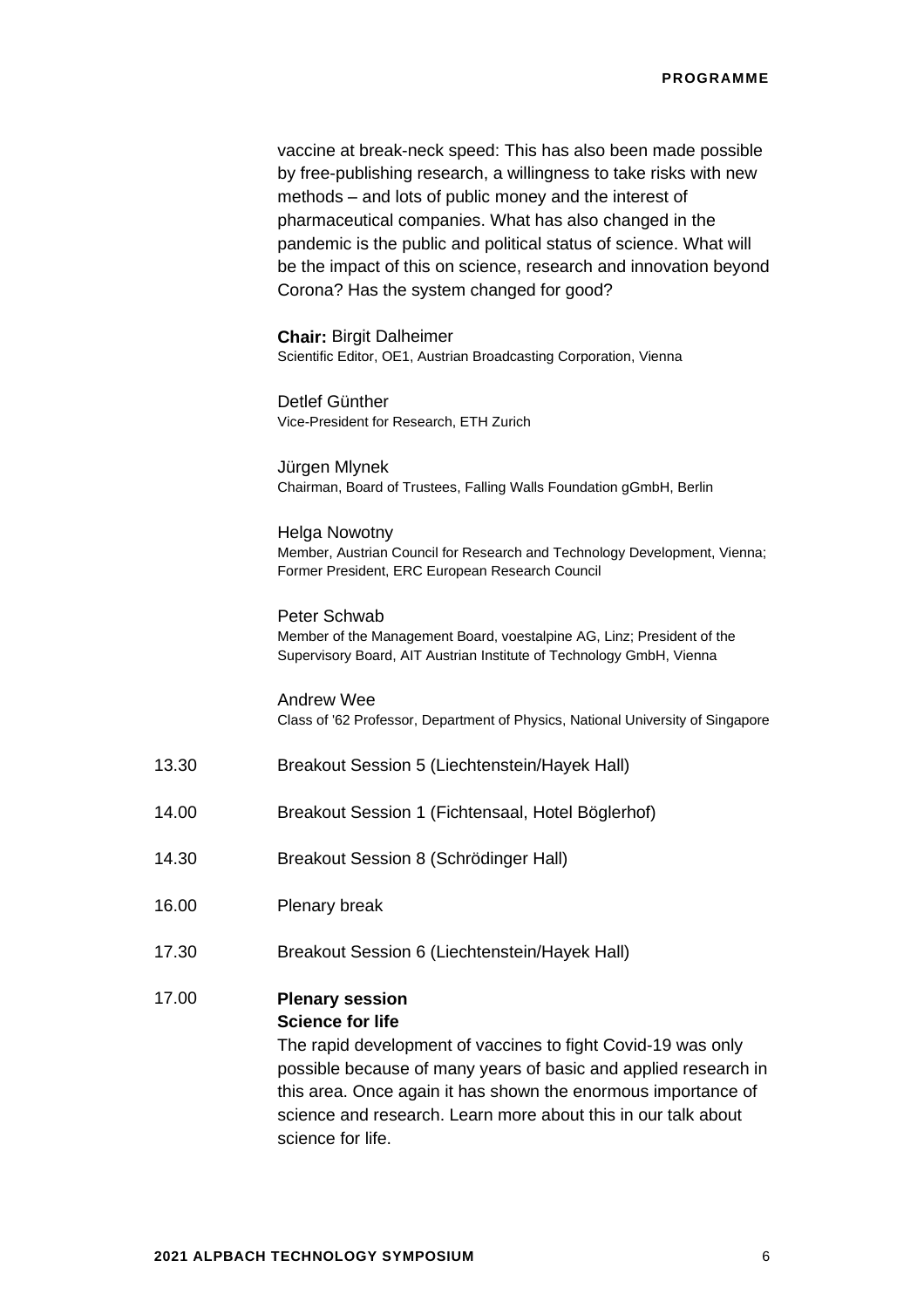#### **Chair:** Birgit Dalheimer

Scientific Editor, OE1, Austrian Broadcasting Corporation, Vienna

Hannes Androsch Industrialist, Androsch International Management Consulting, Vienna

Michaela Fritz Vice Rector for Research and Innovation, Medical University of Vienna

#### Christoph Huber

Professor emeritus; Former Chairman, Department Hematology-Oncology, Johannes Gutenberg Universität Mainz, Innsbruck; Co-Founder, Scientific Advisor and Member of the Board, Biontech SE, Mainz

- 18.00 Plenary break
- 18.00 Breakout Session 4 (Schrödinger Hall)

## 19.00 **Plenary session**

#### **The art of radical change**

Climate change and the technological revolution are irreversible. The radical nature of changes in economy, politics, and education must correspond with the radical nature of the climate crisis and the technological revolution. The arts can make a significant contribution to digital and ecological education. Therefore, we must strategically introduce the arts into the great transformation. The panelists will discuss three elaborated theses about the art of radical change.

Gerald Bast President, University of Applied Arts, Vienna

Corine Pelluchon Professor of Philosophy, Université Gustave Eiffel, Marne la Vallée; Fellow, The New Institute, Hamburg

Katja Schechtner Research Fellow, MIT Senseable City Lab, Boston

#### Christoph Thun-Hohenstein

General and Artistic Director, MAK – Museum of Applied Arts Vienna; Head, Vienna Biennale for Change

Plenary session in cooperation with University of Applied Arts, Vienna and Vienna Biennale for Change 2021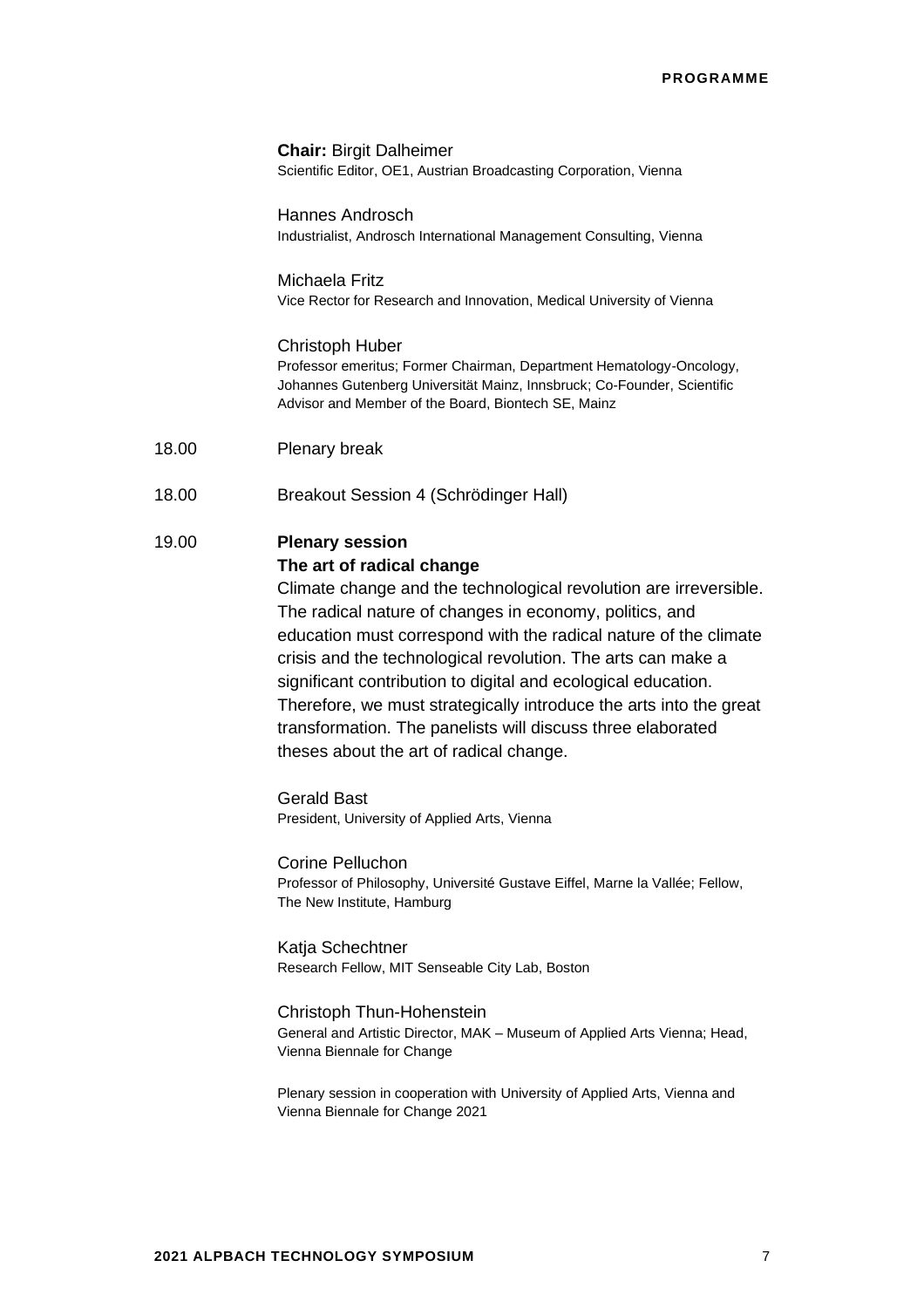Immediately

## followed by **Plenary session Performance: Breath**

While decades in the making, the current moment has led to a pointed question: how can we breathe again? Connecting recent developments in global ecological, biological and social systems, three artists will explore with the help of science and technology how we got here, what we can do and where we could go.

Gloria Benedikt Research Artist, IWM Institute for Human Sciences, Vienna

Marietta Kro Independent Artist, Vienna

Robert Weithas Member, Vienna State Ballet, Vienna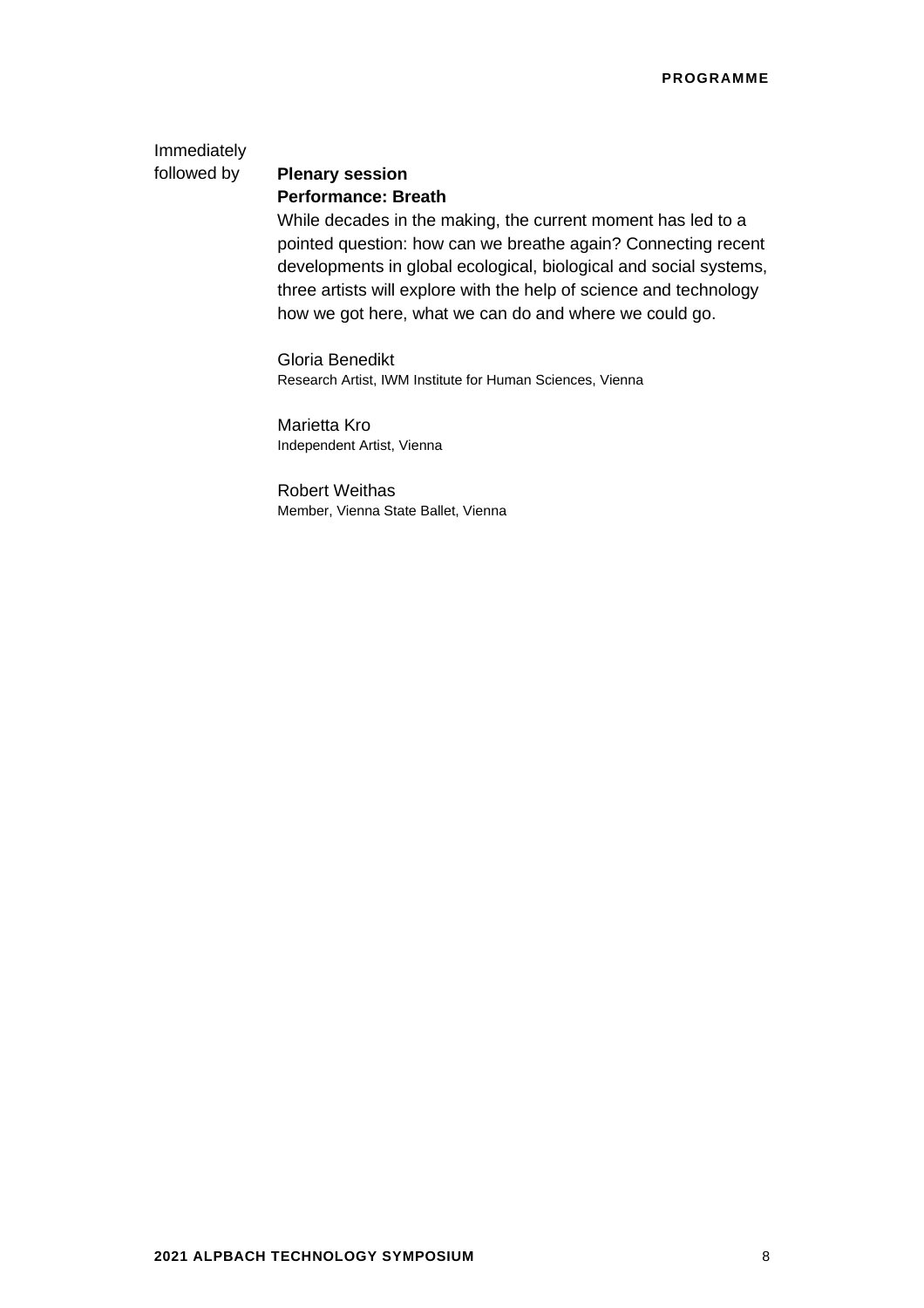## **FRIDAY, AUGUST 27, 2021**

## **Presentation of plenary sessions**

Andreas Jäger Presenter and Journalist, Austrian Broadcasting Corporation, Vienna

# 9.00 **Plenary session Tickets to Berlin: Falling Walls Lab Austria & Summer School on Entrepreneurship** Young scientists and entrepreneurs have precisely three minutes to convince the Alpbach audience of their innovative ideas, research and business projects that have the potential to change the world. The prize is two tickets to participate in the Falling Walls Lab and Venture competitions in Berlin in November. **Chair:** Wolfgang Knoll Scientific Managing Director, AIT Austrian Institute of Technology GmbH, Vienna Jürgen Mlynek Chairman, Board of Trustees, Falling Walls Foundation gGmbH, Berlin Daniela Inführ R&D Officer, Agrobiogel GmbH, Tulln; Winner, Falling Walls Lab Austria 2021 Martin Miltner CEO, CTO and Co-Founder, Lignovations GmbH i.G., Wien; Finalist, Falling Walls Lab Austria 2021 Johanna Spreitzhofer Research Engineer, Center for Energy, AIT Austrian Institute of Technology GmbH; Finalist, Falling Walls Lab Austria 2021 Sebastian Vogler Co-Founder and Chief Executive Officer, Beetle ForTech GmbH, Tulln; Finalist, Falling Walls Lab Austria 2021 9.30 Breakout Session 9 (Liechtenstein/Hayek Hall) 10.00 Breakout Session 7 (Schrödinger Hall) 10.15 Coffee break plenary session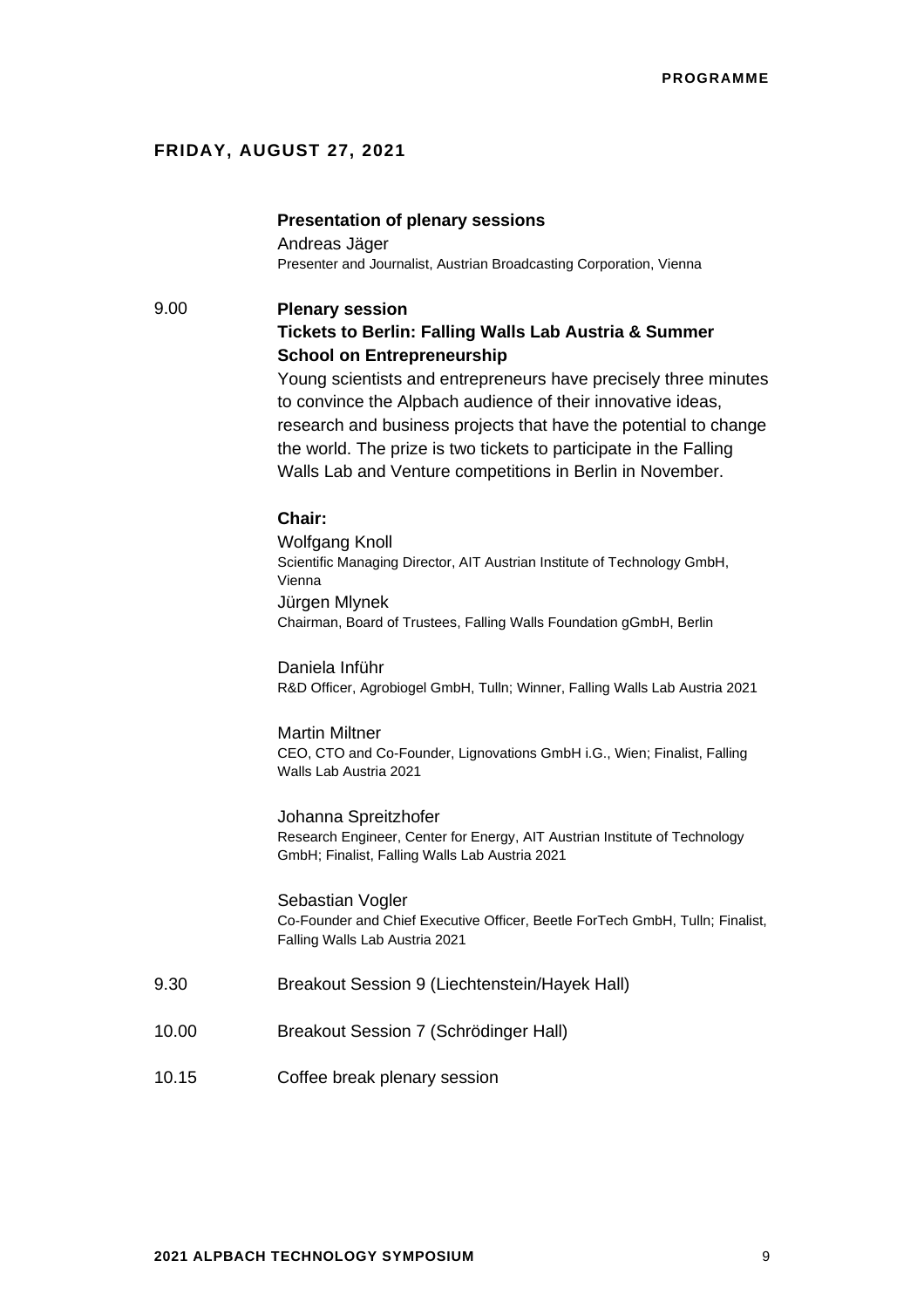## 11.15 **Plenary session Quantum Computing**

Quantum technologies will be decisive for the digital revolution at our doorstep. Tap-proof communications or sensing offer completely new possibilities for the information society. Quantum computers with so far unimaginable computing power open fascinating worlds in the fields of data processing and artificial intelligence. From complex digital materials development to independent analyses of high-precision medical imaging, this panel will discuss what lies ahead in the future.

## **Chair:** Helga Nowotny

Member, Austrian Council for Research and Technology Development; Chair, ERA Council Forum Austria, Vienna

## **Welcome:** Otmar Wiestler

President, Helmholtz-Gemeinschaft Deutscher Forschungszentren, Berlin

## Rainer Blatt

Head, Quantum Optics and Spectroscopy Group, Department of Experimental Physics, University of Innsbruck, Innsbruck

## Tommaso Calarco

Head of Institute Quantum Control, Forschungszentrum Jülich, Jülich

#### Hansjörg Dittus

Member of the Executive Board, DLR German Aerospace Center, Cologne

## Kristel Michielsen

Group Leader Quantum Information Processing, Forschungszentrum Jülich, Jülich

Plenary session in cooperation with Helmholtz-Gemeinschaft Deutscher Forschungszentren

## 13.00 **Plenary (virtual) session TU Austria Innovation Marathon**

24 hours of product development - 5 Tasks, 10 Teams, participating from all over the world and collaborating online to solve challenging tasks posed by enterprises. In this plenary, the solutions and the challenging but successful ways to get there will be presented.

## **Chair:** Mario Fallast

Project Manager, TU Austria Innovation Marathon, Graz University of Technology, Graz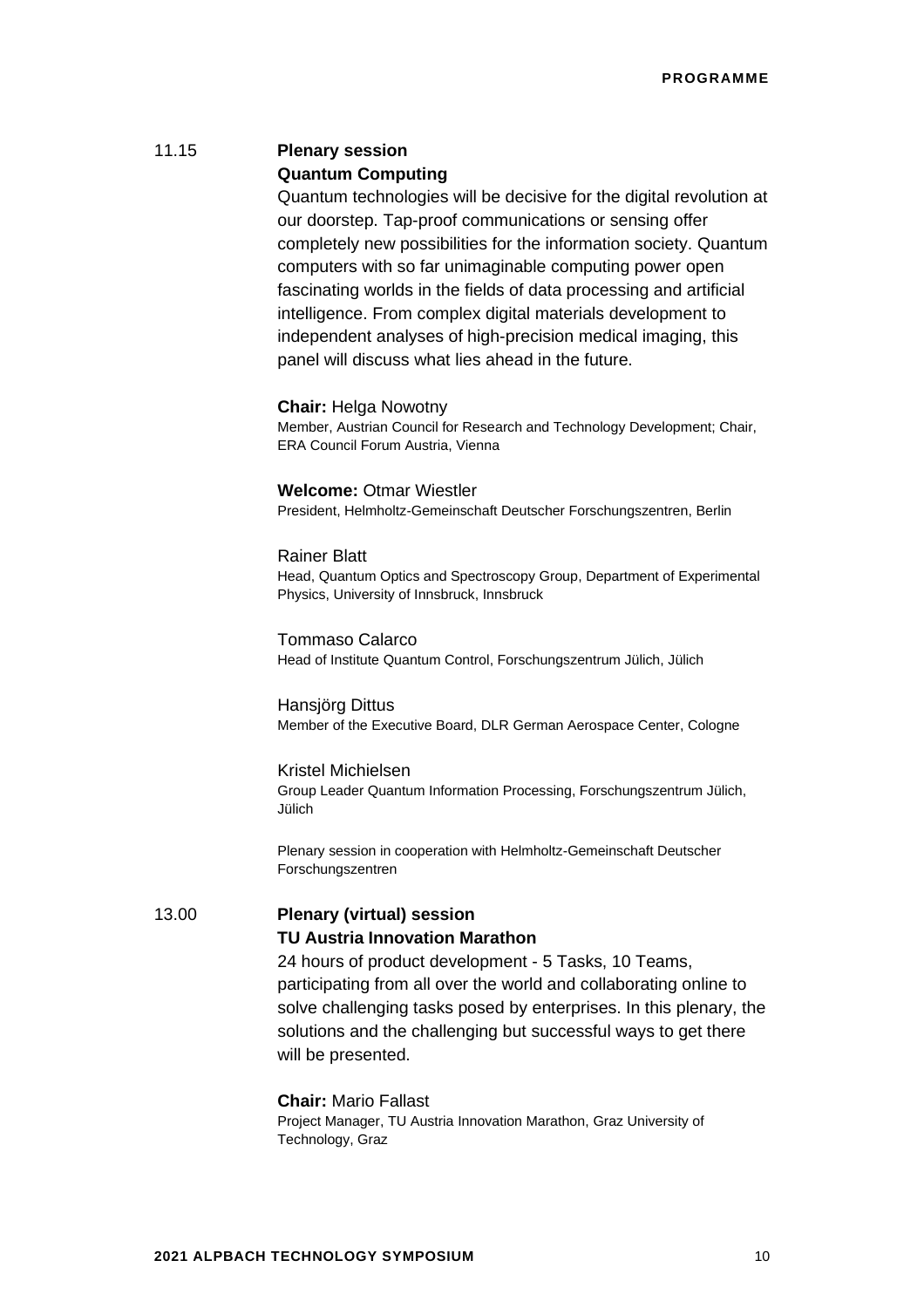## **Introduction:** N.N. tbc

12.45 Plenary break

## 13.30 **Plenary session Natural intelligence**

Scientists try to develop models based on research data to predict future outcomes or help decision making processes. But how smart are those models? Is there such a thing as an intelligent artificial model that can create a novel decision? Why do many of those models fail and how can we improve the way we feed those norms?

## **Chair:** Veronika Schöpf

Head of Department Natural Sciences and Engineering, FWF Austrian Science Fund, Vienna

Johannes A. Frasnelli Regular Professor, Center for Advanced Research in Sleep Medicine, Université du Québec à Trois-Rivières, Montréal

## Onur Güntürkün

Head, Research Department of Neuroscience, Ruhr-University Bochum

Katta Spiel Hertha-Firnberg Scholar; Project Assistant and PostDoc Researcher, Unit Human Computer Interaction, Vienna University of Technology, Vienna

## 14.50 **Plenary session Closing remarks**

Wolfgang Knoll Scientific Managing Director, AIT Austrian Institute of Technology GmbH, Vienna

15.00 End of event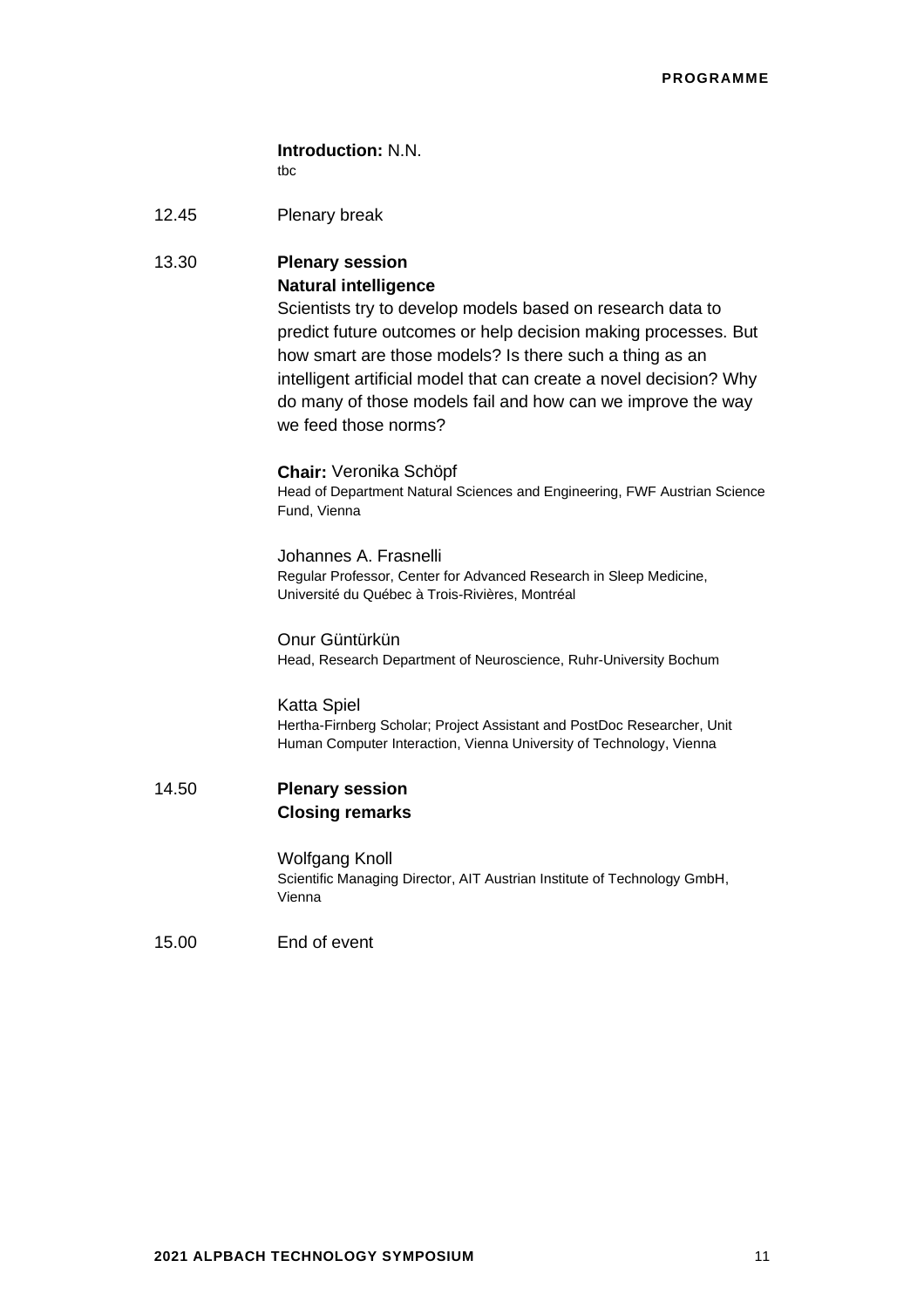## **BREAKOUT SESSION 1**

## **Fridays for future and Thursdays for research? Applied research for 'The Great Transformation' (in English)**

(supported by Forschung Austria)

The session's title suggests that research is the motor behind transformation. Hence, if Fridays are for the future, then Thursdays are for research. We will discuss particularly the role of applied research in the great transformation. What do we need to transform? What comes first? How can we do that? What is the role for RTOs (research and technology organisations)? What is the role of companies? How can politics and funding agencies put the right framework conditions in place?

#### **Chair:** Siegfried Reich

Managing Director and Head of Research, Salzburg Research Forschungsgesellschaft mbH, Salzburg

## **Welcome:** Gabriele Ambros

President, Forschung Austria; Chief Executive Officer, Holzhausen Scientific Publishing, Vienna

## **Welcome and introduction (video statement):**

Leonore Gewessler Austrian Federal Minister for Climate Action, Environment, Energy, Mobility, Innovation and Technology, Vienna

Brigitte Bach Chief Operating Officer, Salzburg AG, Salzburg Stefan Lechtenböhmer Director, Future Energy and Industry Systems, Wuppertal Institut für Klima, Umwelt, Energie gGmbH, Wuppertal Klaus Pseiner Managing Director, FFG Austrian Research Promotion Agency, Vienna Alexander Ronacher Head of Innovation, Technology and Research, Rosenbauer Group, Leonding Katja Schechtner Research Fellow, MIT Senseable City Lab, Boston Johannes Stangl Activist, Fridays for Future Austria; Junior Research, CSH Vienna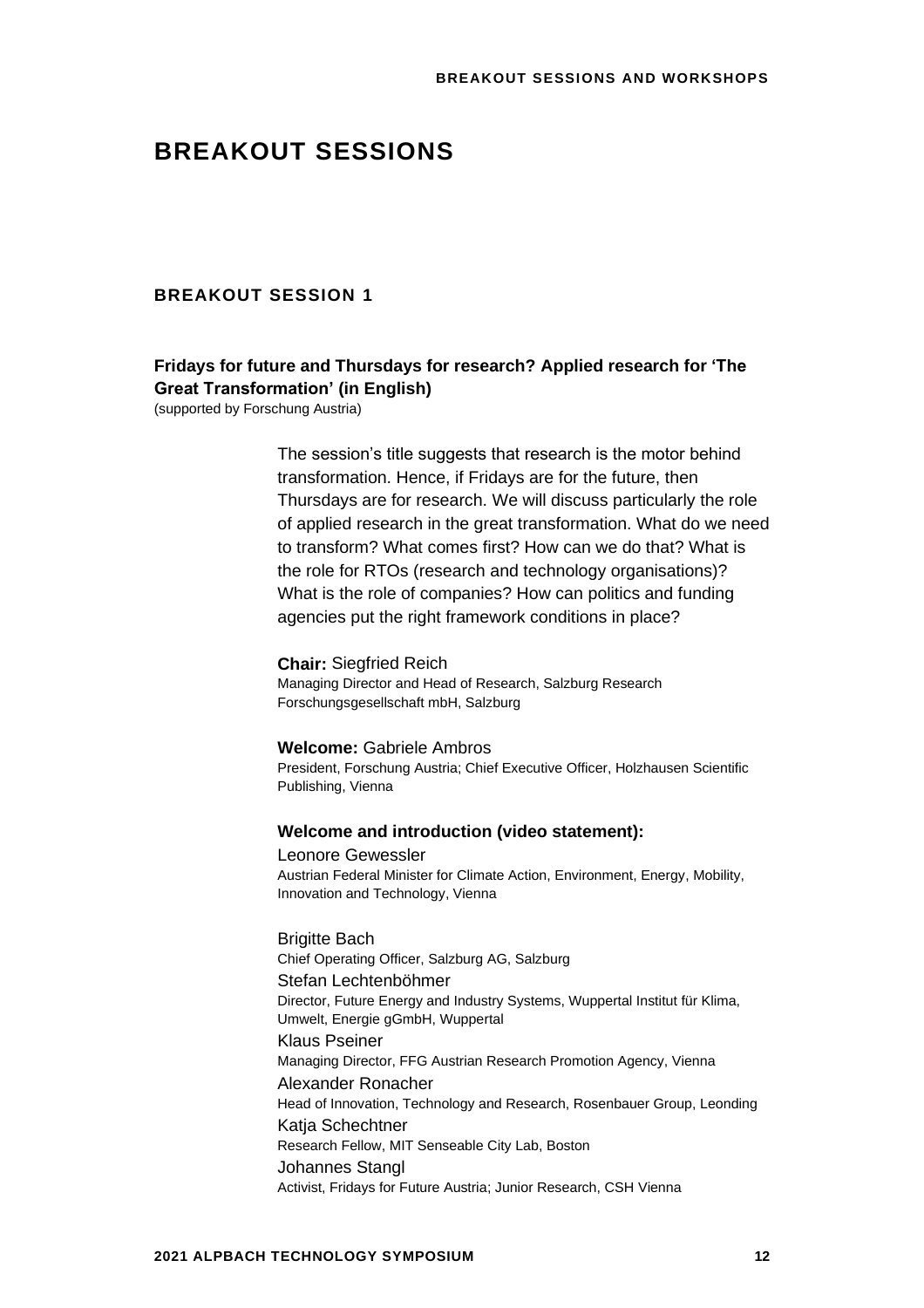## **Coordination:** Eva-Maria Hollauf

Research and Development, Salzburg Research Forschungsgesellschaft mbH, Salzburg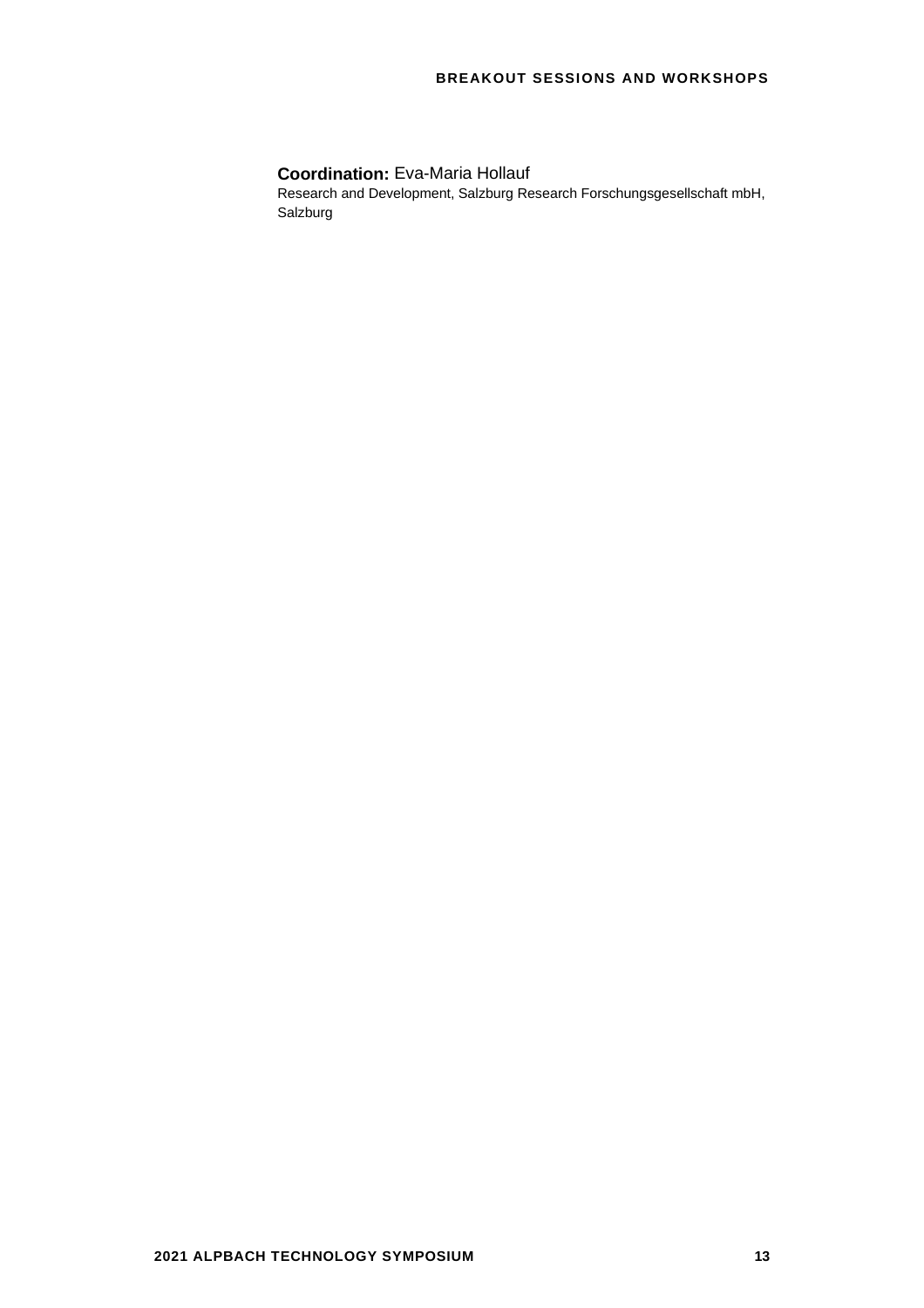## **Science or fiction? Keeping the future on tracks! (in English)**

(supported by Austrian Federal Ministry for Climate Action, Environment, Energy, Mobility, Innovation and Technology)

> The railway was an important innovator in the 19th century. In the last 150 years, however, the car and freight transport by roads have been established as a convenient means of transport but made mobility dependent on fossil fuels. Will the railway be able to establish itself as an innovator in the 21st century once again and lead our mobility system to climate neutrality? In 2050: What will research and technology development in Europe have contributed to and what will we not have failed at?

### **Chair:** Sarah Bittner-Krautsack

Interim Head, Department of Mobility and Transport Technology, Austrian Federal Ministry for Climate Action, Environment, Energy, Mobility, Innovation and Technology

Josef Doppelbauer Executive Director, European Union Agency for Railways, Valenciennes Cedex Jochen Holzfeind Chief Technology Officer, voestalpine Railway Systems GmbH, Leoben Simone Kimpeler Head, Competence Center Foresight, Fraunhofer Institute for Systems and Innovation Research, Karlsruhe Sigrid Lumetsberger Project Director, ALSTOM Transport Austria GmbH, Vienna Mark Topal-Gökceli Head, Systems Technology & Production, ÖBB-Holding AG, Vienna

#### **Coordination:** Theresa Bauer

Advisor, Department of Mobility and Transport Technology, Austrian Federal Ministry for Climate Action, Environment, Energy, Mobility, Innovation and Technology, Vienna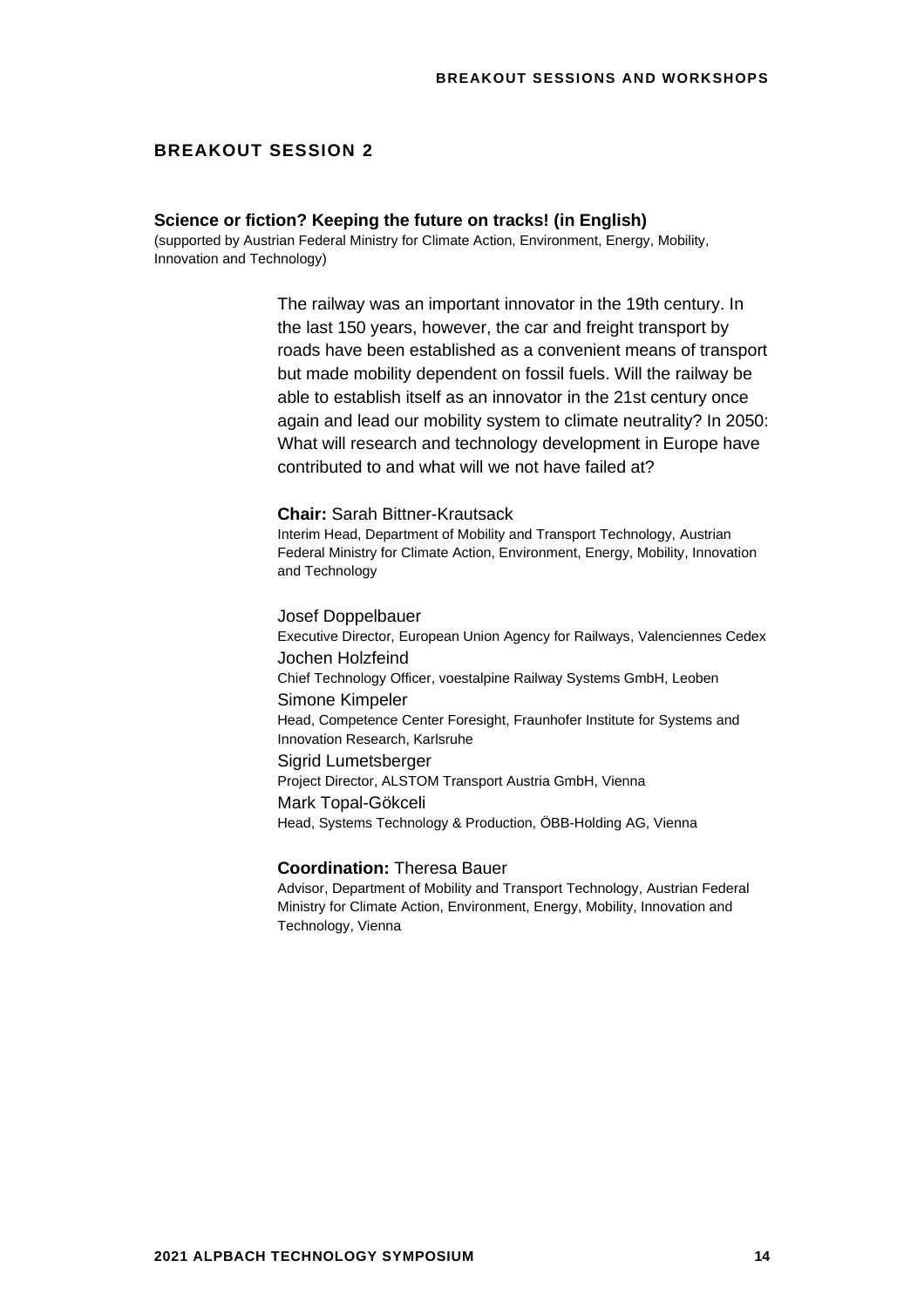## **WORKSHOP**

## **New Work needs New Learning – how can we shape the digital education revolution?**

(supported by ITG Innovations- und Technologietransfer Salzburg GmbH and EdTech Austria)

The Corona pandemic has unmistakably made us aware of the tremendous catching up we have to do regarding digitization in the education sector. But where do we need to start? Which solutions are the most promising? How can we focus on people and involve them in the process? And what can EdTech contribute to get Austria to the top of the class? We will discuss these questions and show best practice examples from Austria and Europe.

## **Chair:**

Walter Haas Managing Director, Innovations- und Technologietransfer Salzburg GmbH, Salzburg **Co-Chair:** Hannes Aichmayr Project Leader EdTech Austria, Innovations- und Technologietransfer Salzburg GmbH, Salzburg

## **Participants Session 1**

Märt Aro Chairman, Nordic EdTech Forum; Founder, DreamApply, Tallinn Sophie Bolzer Founder and CEO, Audvice GmbH, Puch Jörg Dräger Member of the Board, Bertelsmann Stiftung, Gütersloh Amelie Groß Vice-President, Austrian Federal Economic Chamber, Vienna Anna Iarotska Founder and CEO, Robo Wunderkind, Vienna Andrea Klambauer Member of the Provincial Government of Salzburg for Housing, Childcare, Science and Integration, Salzburg Felix Ohswald Founder and CEO, GoStudent GmbH, Vienna Manfred Tscheligi Head of Center for Human-Computer Interaction, University of Salzburg; Head of Center for Technology Experience, AIT Austrian Institute of Technology GmbH, Vienna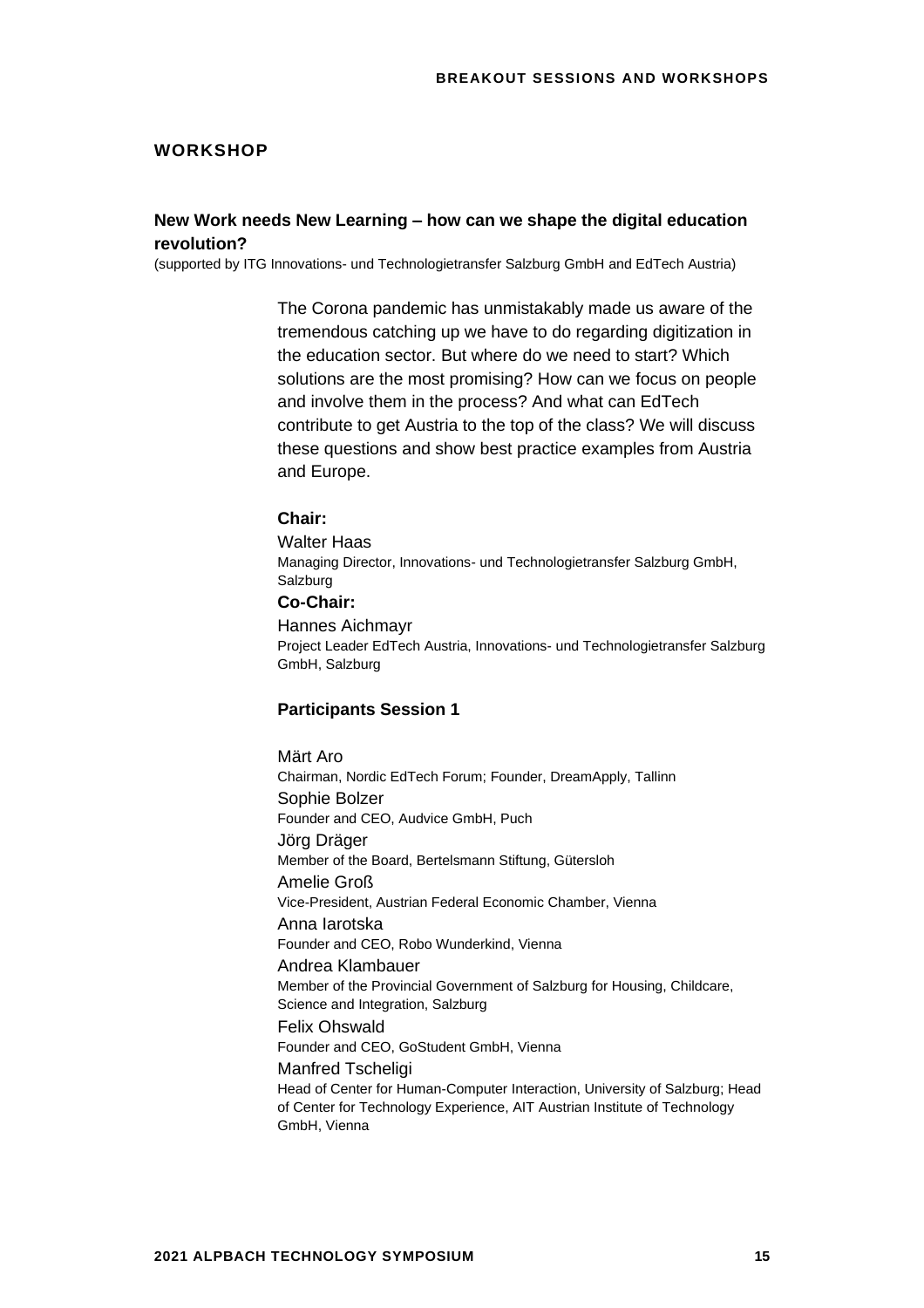## **Participants Session 2**

Jakob Calice Chairman, Die Innovationsstiftung für Bildung, Vienna Jörg Dräger Member of the Board, Bertelsmann Stiftung, Gütersloh Daniela Gutschi Member of the Provincial Government of Salzburg for Education, Nature and National Parks, Salzburg Amelie Groß Vice-President, Austrian Chamber of Commerce, Vienna Andrea Klambauer Member of the Provincial Government of Salzburg for Housing, Childcare, Science and Integration, Salzburg Felix Ohswald Founder and CEO, GoStudent GmbH, Vienna Margarete Schramböck Austrian Federal Minister for Digital and Economic Affairs, Vienna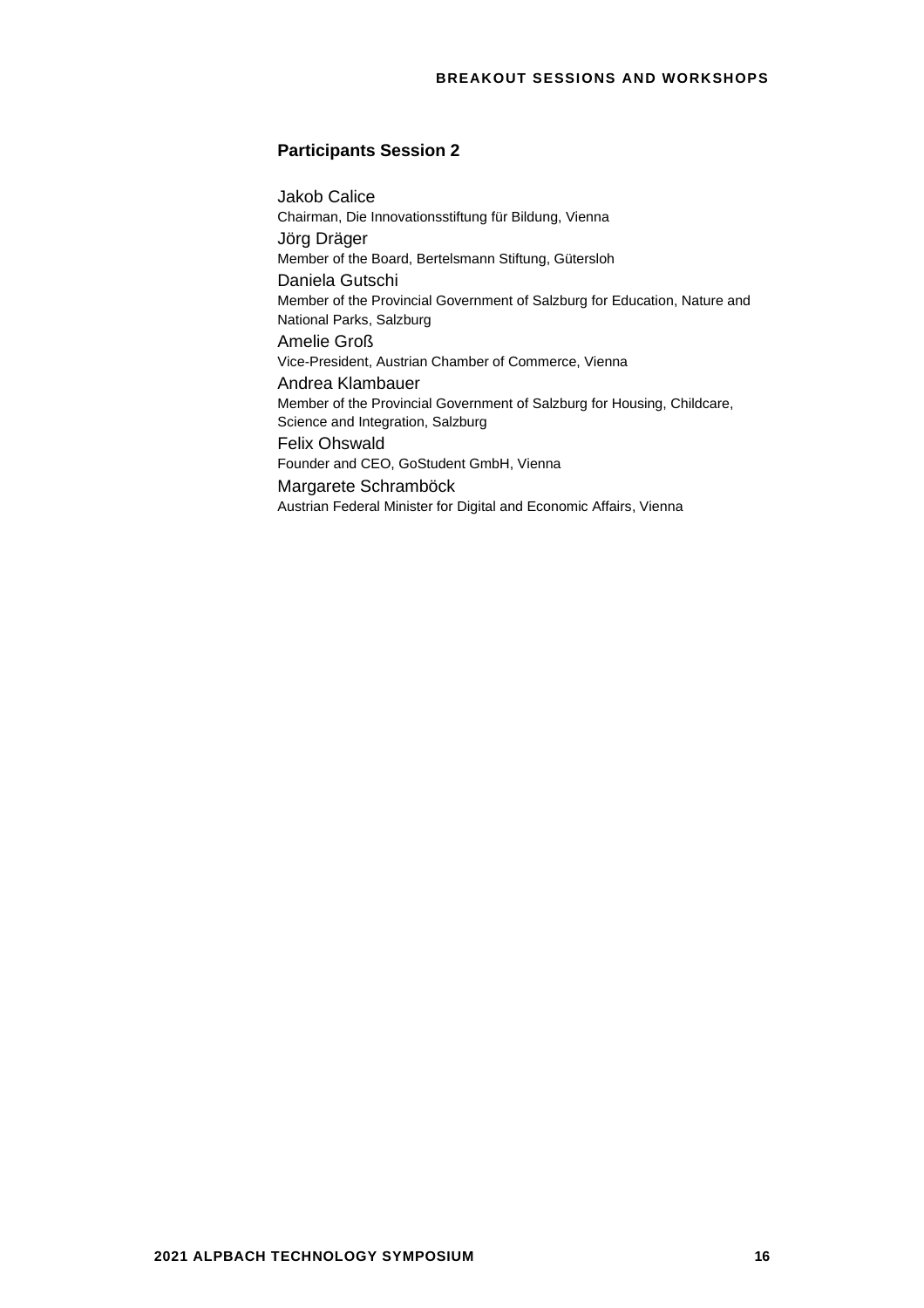## **Green Deal and the city – how to transform cities for livability and affordability? (in English)**

(supported by Climate and Energy Fund)

Cities have marked the development of human civilization; amidst the climate crisis, they have to adapt to the pressing challenges ahead. The European Green Deal and the New European Bauhaus initiative are aimed at bringing about climate neutrality by 2050, transforming an entire continent towards sustainability. But issues regarding how to alter the existing housing stock remain to be answered: Can the needs of residents be aligned with climate protection, liveability, and economic growth?

**Chair:** Theresia Vogel Managing Director, Climate and Energy Fund, Vienna

**Presentation:** Wojciech Czaja Journalist, Author and Moderator, Vienna

### **Welcome (video statement):** Leonore Gewessler

Austrian Federal Minister for Climate Action, Environment, Energy, Mobility, Innovation and Technology, Vienna

Georg Pendl President, Architects' Council of Europe, Brussels Ernst Rainer Independent Architect; Member of the Committee "Raumplanung und Städtebau", Austrian Federal Chamber of Civil Engineers, Graz José Pedro Sousa Architect, Professor FAUP, University of Porto Ingeborg Straßl Project Manager, SIR Salzburger Institut für Raumordnung und Wohnen, **Salzburg** Nora Vranová Member of the Board, Slovak Chamber of Architects, Bratislava

**Coordination:** Katja Hoyer Public Relations Manager, Climate and Energy Fund, Vienna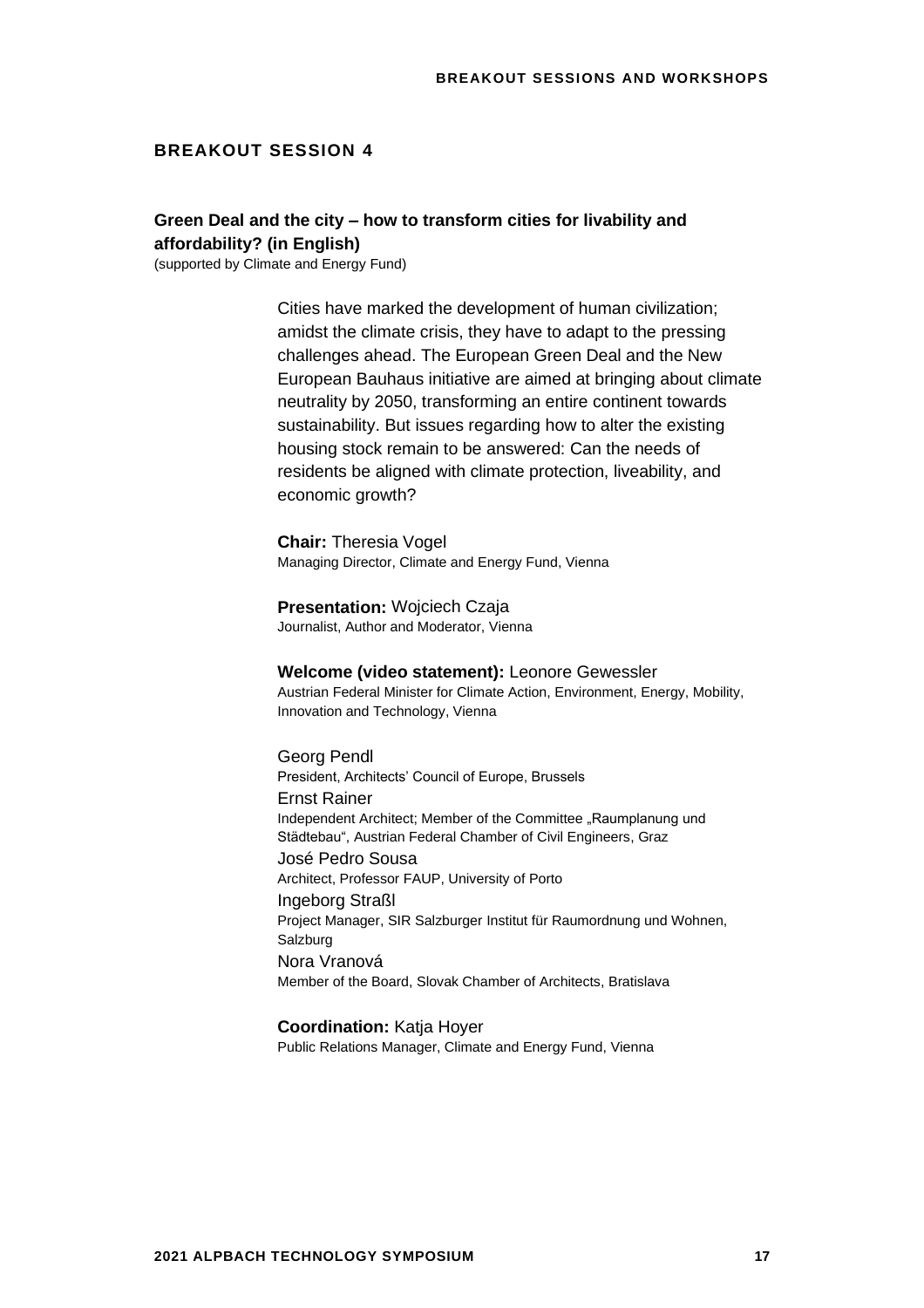## **The digital future of the European society**

(supported by Joanneum Research)

Many utopias and visions of the 20th century have become reality because of the technological achievements in hardware and software. They open new possibilities and opportunities in all areas, but also provide a platform for conspiracy theories, lies and crimes. The JOANNEUM RESEARCH session will approach the topic from different angles. Foreseeable developments will be discussed, taking the role of research and science into account.

#### **Chair:** Heinz Mayer

Director, DIGITAL Institute for Information and Communication Technologies, Joanneum Research Forschungsgesellschaft mbH, Graz

#### **Welcome (video statement):** Barbara Eibinger-Miedl

Member of the Provincial Government of Styria for Economic Affairs, Tourism, Regional Affairs, Science and Research, Graz

#### Wolfgang Felber

Head of Department, Satellite Based Positioning, IIS Fraunhofer Institute for Integrated Circuits, Erlangen Florian Neukart Director, Software Innovation Center/Data Lab, Volkswagen AG, Munich Patricia Neumann Director General, IBM Austria, Vienna Johanna Pirker Assistant Professor, Institute of Interactive Systems and Data Science, Graz University of Technology, Graz Manfred Prisching Full Professor ret., Institute of Sociology, University of Graz Stefan Seidel Chief Technology Officer, Pankl Racing Systems AG, Kapfenberg

#### **Coordination:** Helmut Wiedenhofer

Head, Strategic Planning, Joanneum Research Forschungsgesellschaft mbH, Graz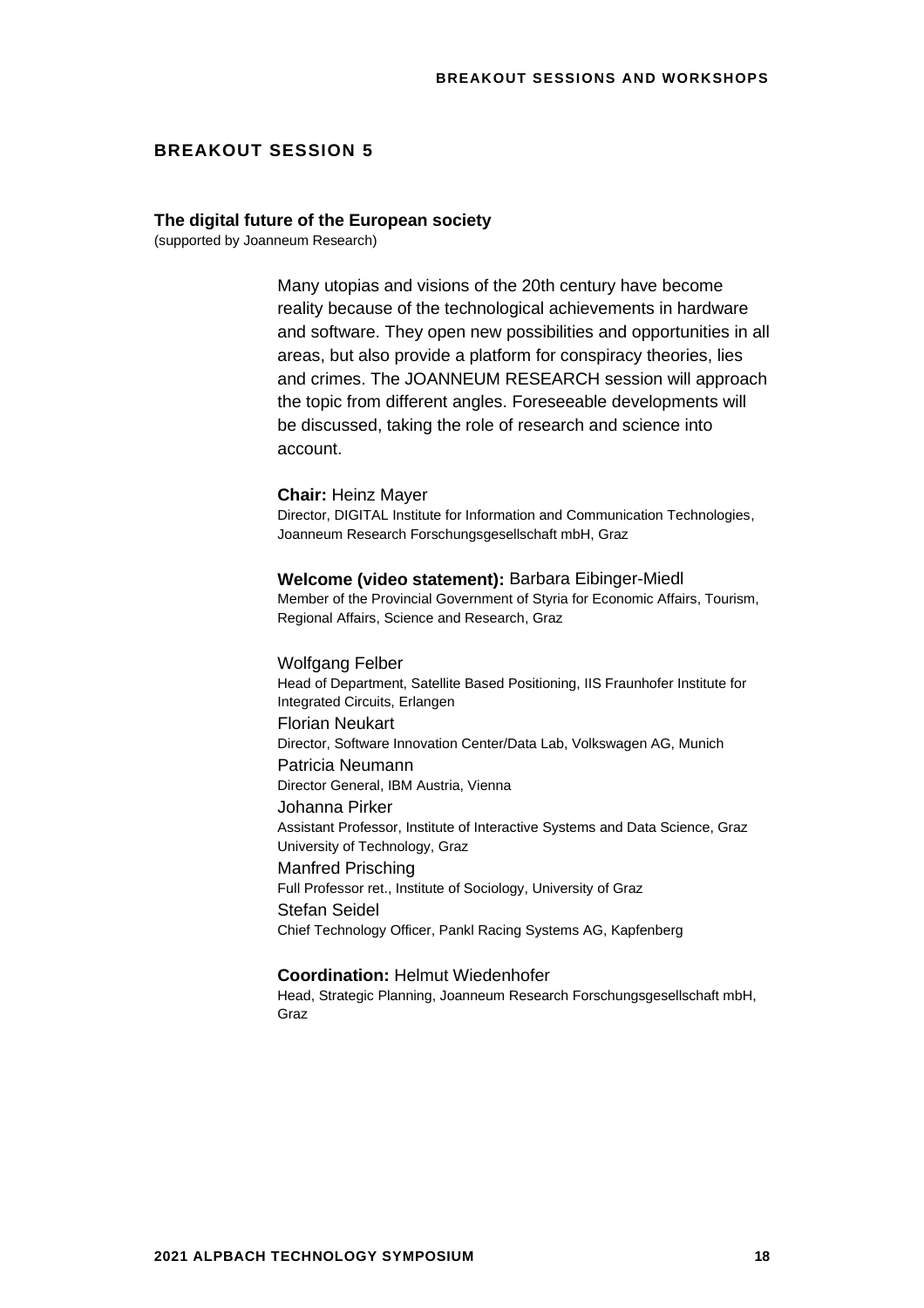## **Scientific policy advice (in English)**

(supported by Austrian Federal Ministry of Education, Science and Research)

Science and politics can benefit from each other. This was impressively demonstrated in 2020. Nevertheless, the functional logics and interests of institutions and individuals in the two areas are by no means identical. The BMBWF breakout session will discuss with internationally recognized experts the conditions under which scientific advice for politics is successful.

#### **Chair:** Helga Nowotny

Member, Austrian Council for Research and Technology Development, Vienna; Former President, ERC European Research Council

### **Welcome:** Heinz Fassmann

Austrian Federal Minister of Education, Science and Research, Vienna

#### Günther Mayr

Head, Science Editorial Department, Austrian Broadcasting Corporation, Vienna Nebojsa Nakicenovic Member of the Group of Chief Scientific Advisors to the European Commission; Former Deputy Director-General/CEO, International Institute for Applied Systems Analysis, Laxenburg Elisabeth Puchhammer-Stöckl Director, Center for Virology, Medical University Vienna Eva Schernhammer Deputy Director, Centre of Public Health, Medical University Vienna Tobias Thomas Director General, Statistics Austria, Vienna James Wilsdon Director, Research on Research Institute, Department of Politics, University of Sheffield

#### **Coordination:** Patrick Svensson-Jajko

Research Policy Coordinator, Division V/1 - RTI Strategy, Knowledge Transfer,, Austrian Federal Ministry of Education, Science and Research, Vienna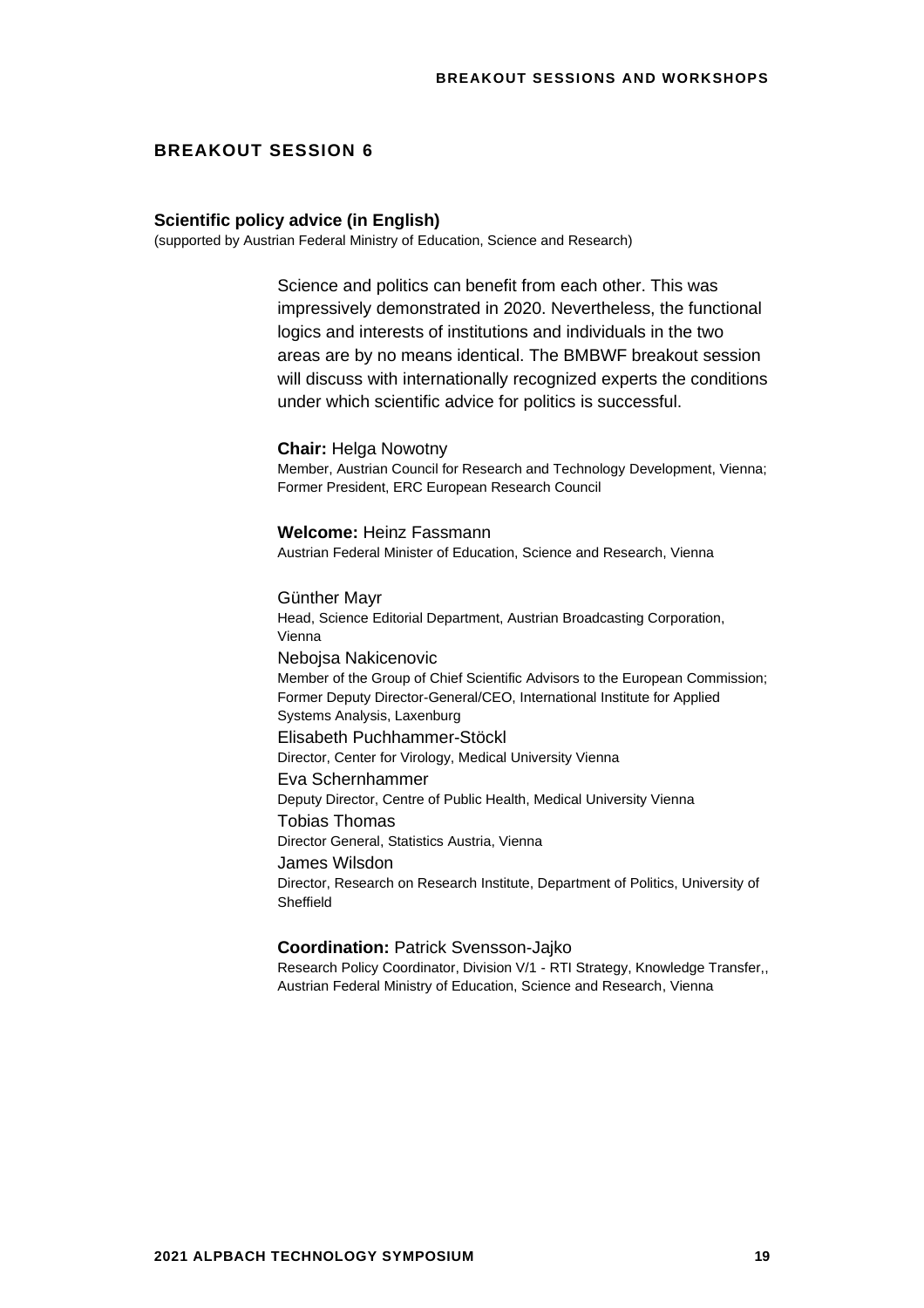## **Plastics? Sustainable! (in English)**

(supported by TU Austria)

Plastics are essential in our daily life, yet their image is very negative. In fact, the majority of plastics are used in valuable products e.g. in medicine, mobility, infrastructure or energy transmission and thus contribute to many SDGs. This BOS deals with various aspects of plastic, including their environmental relevance and usage behaviour. How plastics fit into the Circular Economy Approach will be discussed and ideas on the sustainability increase of plastic products will be presented.

**Chair:** Peter Moser Vice-Rector, Monatuniversität Leoben, Leoben

**Welcome:** Wilfried Eichlseder Rector, Montanuniversität Leoben, Leoben

**Welcome:** Heinz Fassmann (tbc) Austrian Federal Minister of Education, Science and Research, Vienna

Harald Bleier Technology Evangelist, ecoplus. The Business Agency of Lower Austria, St. Pölten Thomas Brudermann Assistant Professor, Institute of Systems Sciences, Innovation and Sustainability Research, University of Graz, Graz Clemens Holzer Chair of Polymer Processing, Montanuniversität Leoben, Leoben Kerstin Kuchta Vice-President Teaching and Professor, Institute of Environmental Technology and Energy Economics, Hamburg University of Technology, Hamburg-Harburg Sabine Nadherny-Borutin Secretary-General, PlasticsEurope Austria, Vienna Kim Ragaert Professor, Centre for Polymer and Material Technologies, Ghent University, **Ghent** 

**Coordination:** Susanne Feiel Head of Resources Innovation Center, Montanuniversität Leoben, Leoben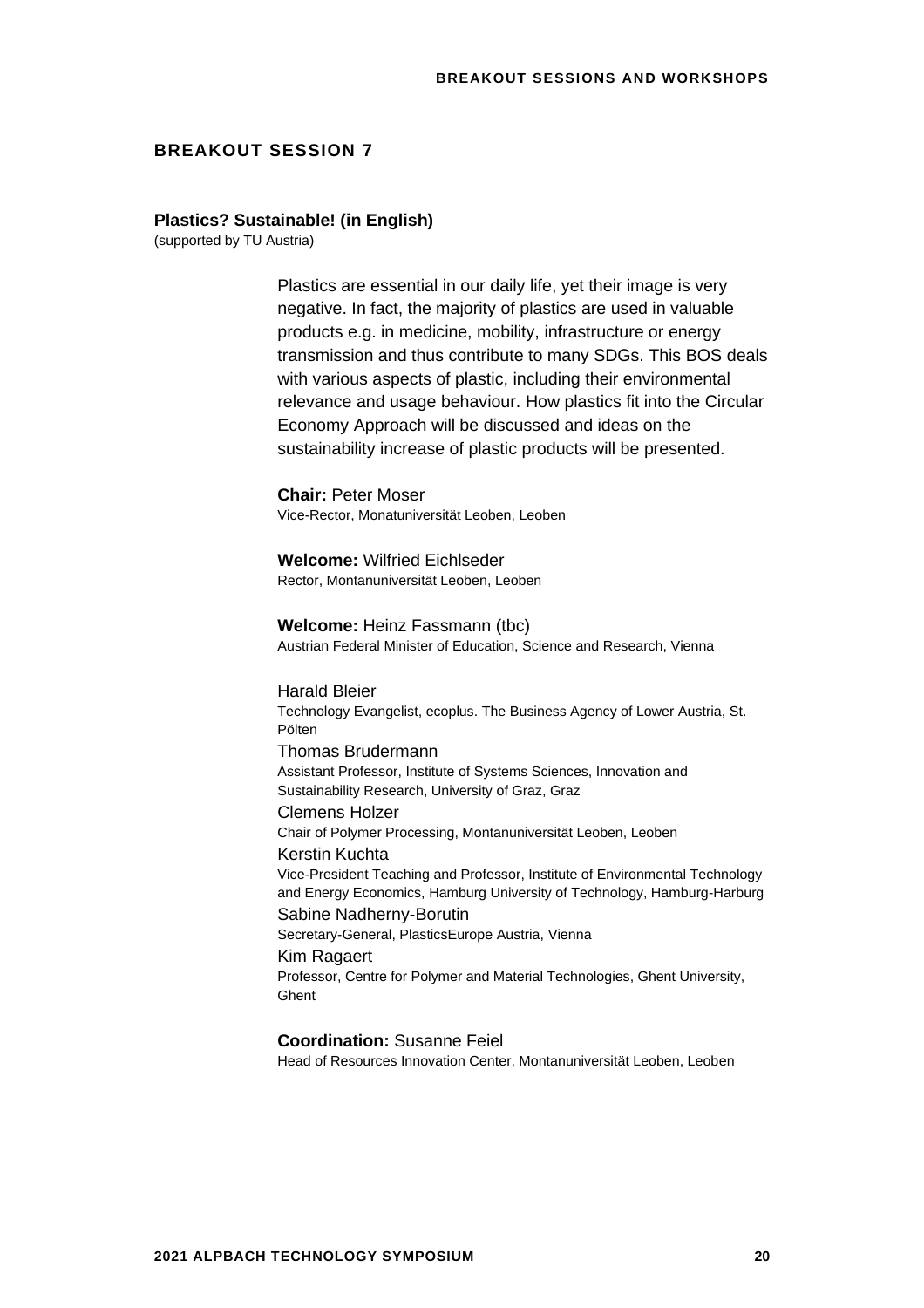## **STEM (MINT). Changing the world with technology and innovation!** (supported by VFFI)

Our world is facing huge challenges, from Corona to climate change. The necessary transformations will profoundly change our economies and societies. Much is uncertain – but research, technology and innovation are indisputable gamechangers for a livable future. However, is Austria technophile enough to make the leap to the top of innovation? How can we open the door of research and innovation to our young in order to transform their loud street protest into solutions for our society of tomorrow?

## **Chair:** Karin Bauer

Editor and Head "Karrierenstandard", Der Standard Verlagsgesellschaft mbH, Wien

Alexandra Bosek Federal School Representative, Vienna Barbara Weitgruber Director General for Scientific Research and International Relations, Austrian Federal Ministry of Education, Science and Research, Vienna Sabine Herlitschka Chief Executive Officer, Infineon Technologies Austria AG, Villach; Vice-President, Federation of Austrian Industries, Vienna Martin Moder Writer; Member, Science Busters, Vienna Thomas Sattelberger Member of the German Parliament, Berlin Katharina Unger Entrepreneur and Inventor, LIVIN Farms AgriFood GmbH, Vienna

#### **Coordination:** Wolfgang Haidinger

Expert for Research, Technology and Innovation Policies, Federation of Austrian Industries, Vienna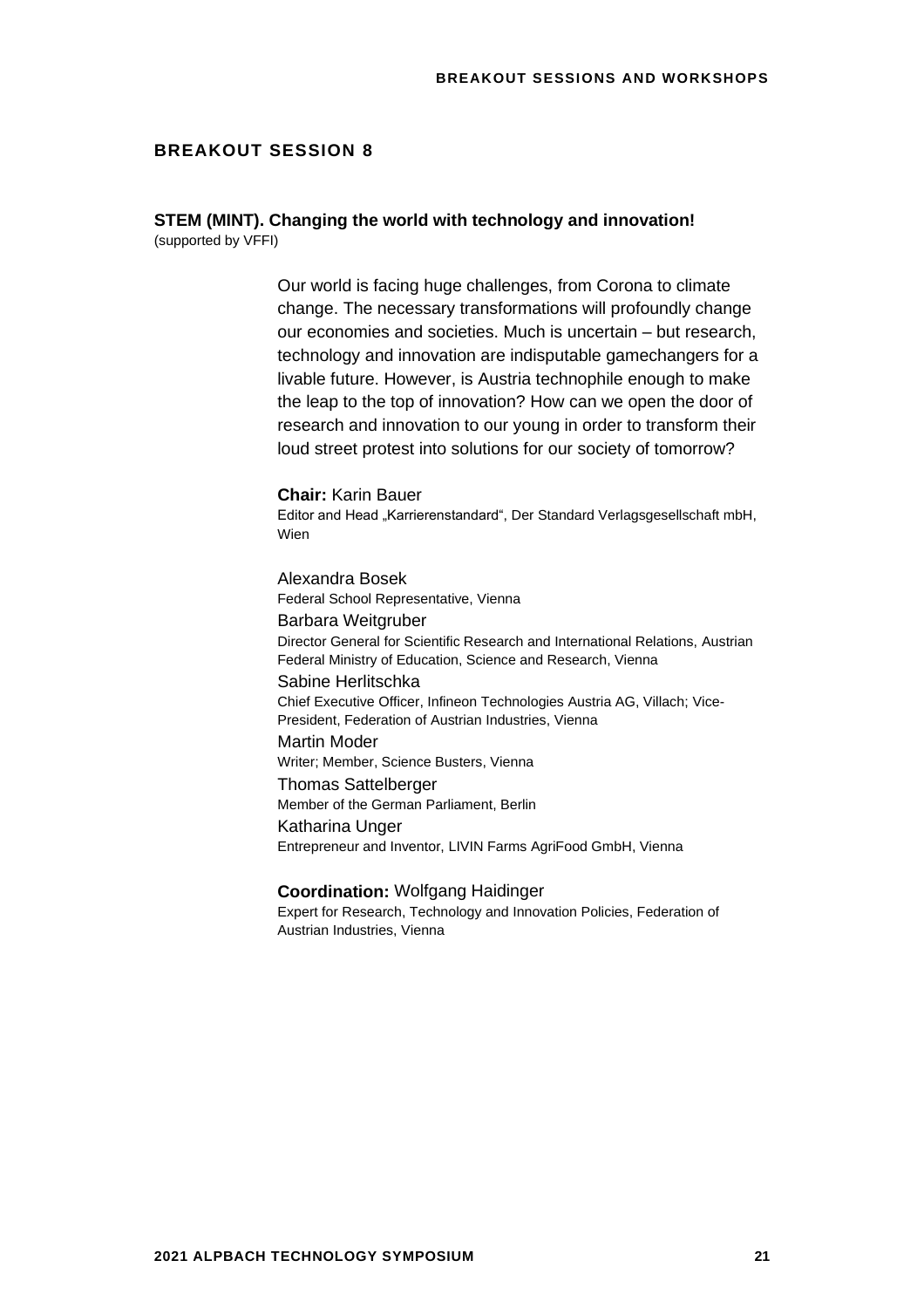## **New energy for industry – industrial leadership through energy innovations (in English)**

(in cooperation with NEFI New Energy for Industry)

The manufacturing industry is responsible for a significant share of global energy consumption and  $CO<sub>2</sub>$  emissions. The switch to renewable energies and the increase in energy efficiency to achieve the European climate protection goals pose great challenges for domestic industry. Nevertheless, the question for the transformation of the industrial energy system is no longer "if", but "how" it can succeed.

**Chair:** Wolfgang Hribernik Head of Center for Energy, AIT Austrian Institute of Technology GmbH, Vienna; Coordinator NEFI **Chair:** Thomas Kienberger Chair of Energy Network Technology, Montanuniversität Leoben; Head of NEFI Lab

Will Hall

Head of Buildings and Industry for COP26, Department for Business, Energy and Industrial Strategy, London Sabine Herlitschka Chief Executive Officer, Infineon Technologies Austria AG, Villach; Vice-President, Federation of Austrian Industries, Vienna Michael Losch Special Envoy for Green Industrial Policy, Austrian Federal Ministry for Climate Action, Environment, Energy, Mobility, Innovation and Technology, Vienna Peter Pechtl Managing Director, ENEXSA GmbH, Raaba-Grambach Mark van Loon Senior Vice-President Sustainability and Innovation, Wienerberger AG, Vienna Theresia Vogel Managing Director, Climate and Energy Fund, Vienna

#### **Coordination:** Margit Özelt

Senior Administrator, Center for Energy, AIT Austrian Institute of Technology GmbH, Vienna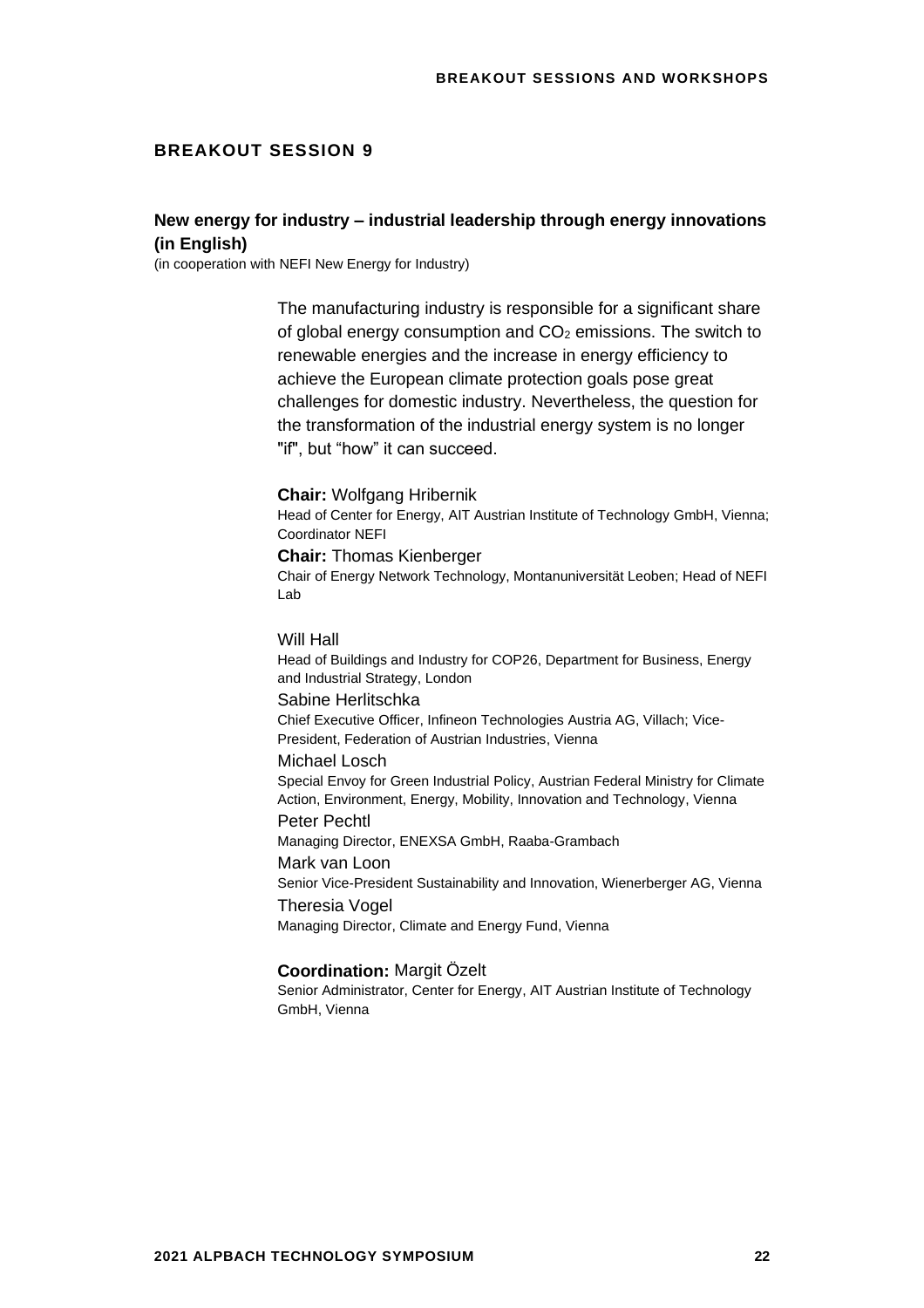# **SOCIAL PROGRAMME**

## **THURSDAY, AUGUST 26, 2021**

21.30

23.30

## **FRIDAY, AUGUST 27, 2021**

15.00 Farewell snack reception sponsored by the organizers, Congress Centrum Alpbach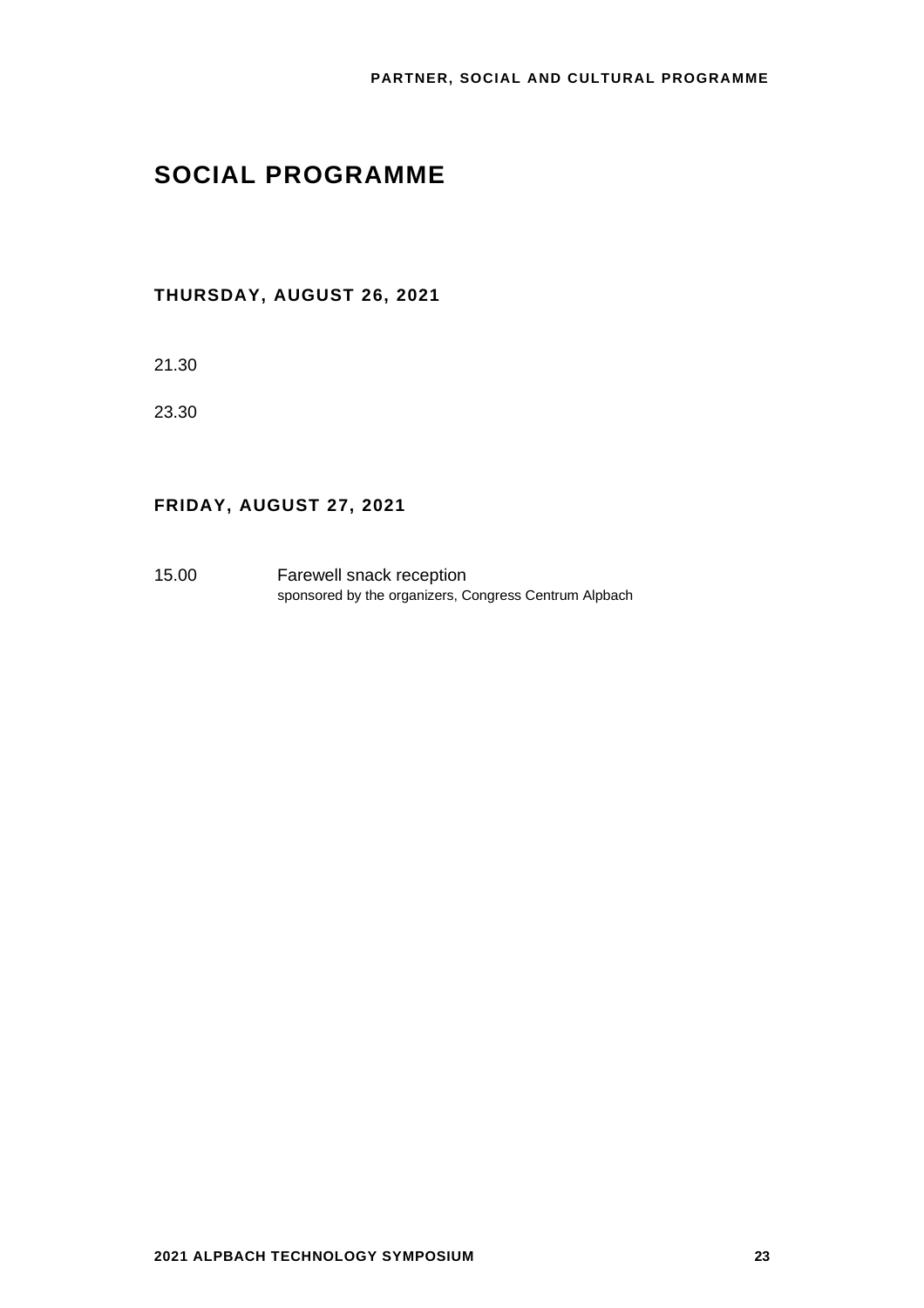# **CULTURAL PROGRAMME**

**THURSDAY, AUGUST 26 UNTIL FRIDAY, AUGUST 27, 2021**

ARTTEC 2021 to be confirmed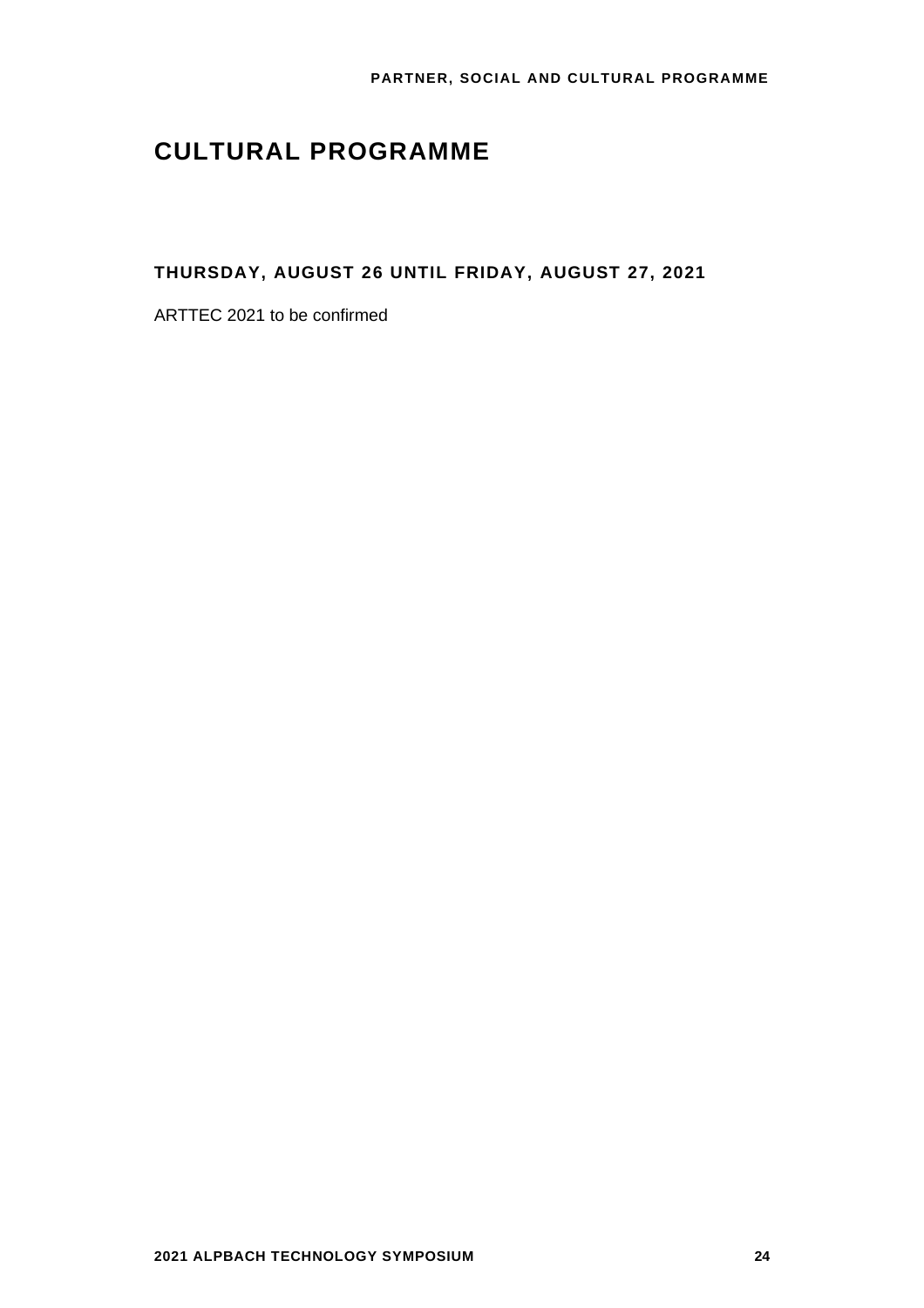# **GENERAL INFORMATION**

#### **Registration form**

Online on www.alpbach.org.

#### **Participation fee**

€ 1000,- including participation in the Technology Symposium and information material. Hotel and accommodation cost not included.

On registration you will receive a confirmation via e-mail and the invoice. In case you cancel your participation until July 30, 2021, a handling fee of € 70,- will be charged. In case of cancellation between July 31 and the beginning of the Technology Symposium 50% of the price will be charged, in case of cancellation after the beginning of the event or no-show 100% of the price will be charged. Please find detailed information on: [https://www.alpbach.org/en/forum2019/participation2019/.](https://www.alpbach.org/en/forum2019/participation2019/)

## **Registrations for "Junior Alpbach" and "OE1 Children's University"**

For the special programmes "Junior Alpbach" and " Alpbach Children's University only children of participants of the Technology Forum may be registered or children that have special invitations from the Ministry.

#### **Hotel bookings**

Kindly note that you can only request a room after you have registered as a participant at the European Forum Alpbach. Together with your registration confirmation we will send you a link to the reservation platform. In order to place a booking request, kindly use the new central reservation platform. Our partners from the local incoming travel agencies have jointly set up the platform for the guests of the European Forum Alpbach.

#### **Public transport in Alpbach**

You will find detailed information regarding public transport and taxi services on the websit[e www.alpbach.org.](http://www.alpbach.org/)

## **Venue**

A-6236 Alpbach, Tyrol

#### **Plenary sessions**

Alpbach Congress Center

#### **Breakout sessions**

Alpbach Congress Center and Hotel Böglerhof